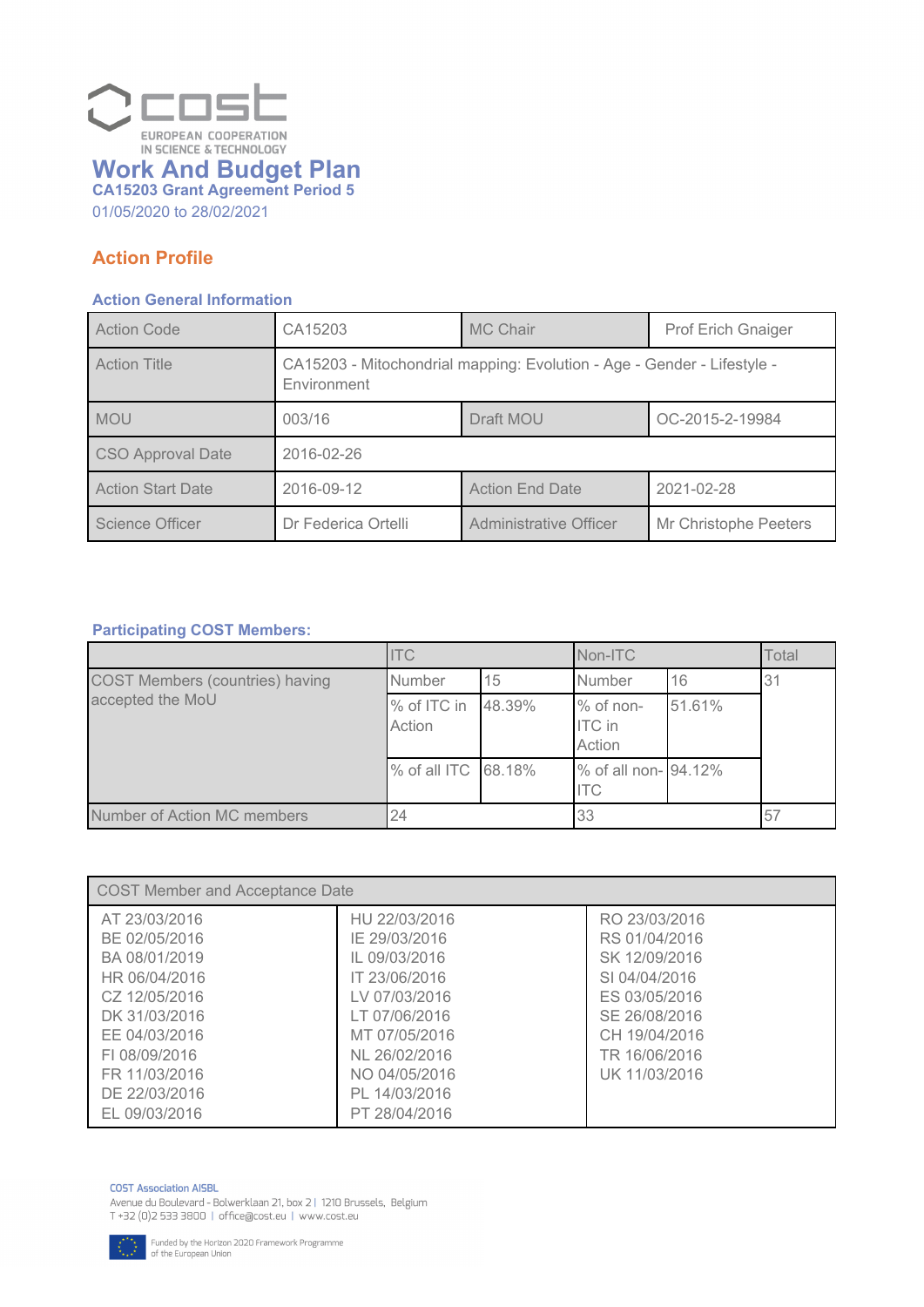

*Submitted : 2020-07-23 at 1:40 PM Generated : 2020-07-23 at 1:40 PM*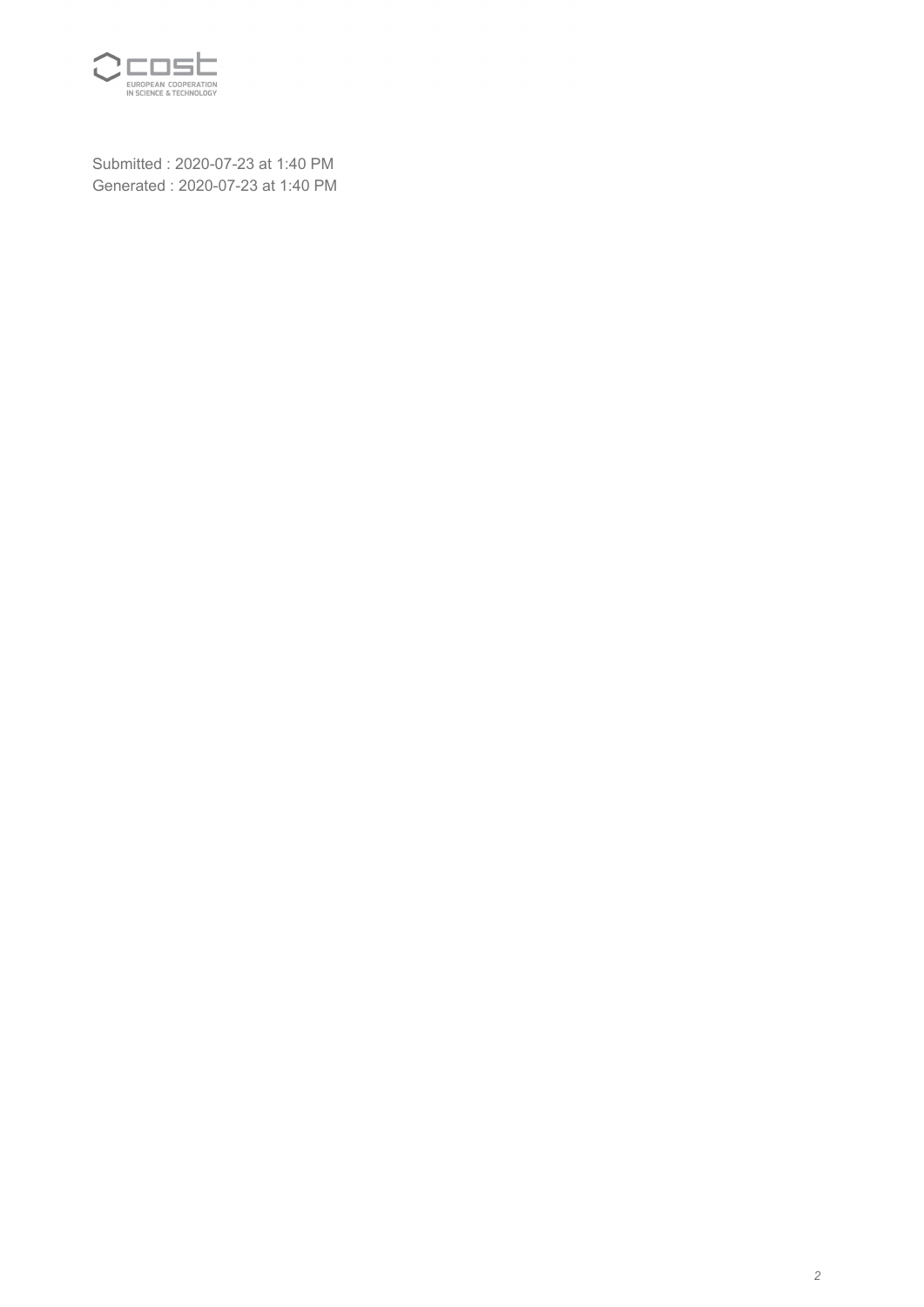

### *International cooperation*

|                                                     | <b>NNC</b> | <b>IPC</b> | Specific<br>Organis<br>ation | Total |
|-----------------------------------------------------|------------|------------|------------------------------|-------|
| Number of entities formally approved to join Action |            |            |                              | 3     |
| Number of countries                                 |            |            |                              |       |

### *Working Groups*

|                 | <b>WG Title</b>                                                                                          | <b>WG Leader</b>         | Number of<br>WG members |
|-----------------|----------------------------------------------------------------------------------------------------------|--------------------------|-------------------------|
| WG1             | Standard operating procedures and user<br>requirement document: Protocols,<br>terminology, documentation | Dr Marko Vendelin        | 70                      |
| WG <sub>2</sub> | MITOEAGLE data repository in muscle<br>and other tissues                                                 | Dr Pablo M. Garcia-Roves | 55                      |
| WG3             | MITOEAGLE data repository on fat<br>tissues and other tissues                                            | Prof Jan Nedergaard      | 30                      |
| WG4             | MITOEAGLE data repository for blood<br>cells and cultured cells                                          | Dr Nicoleta Moisoi       | 70                      |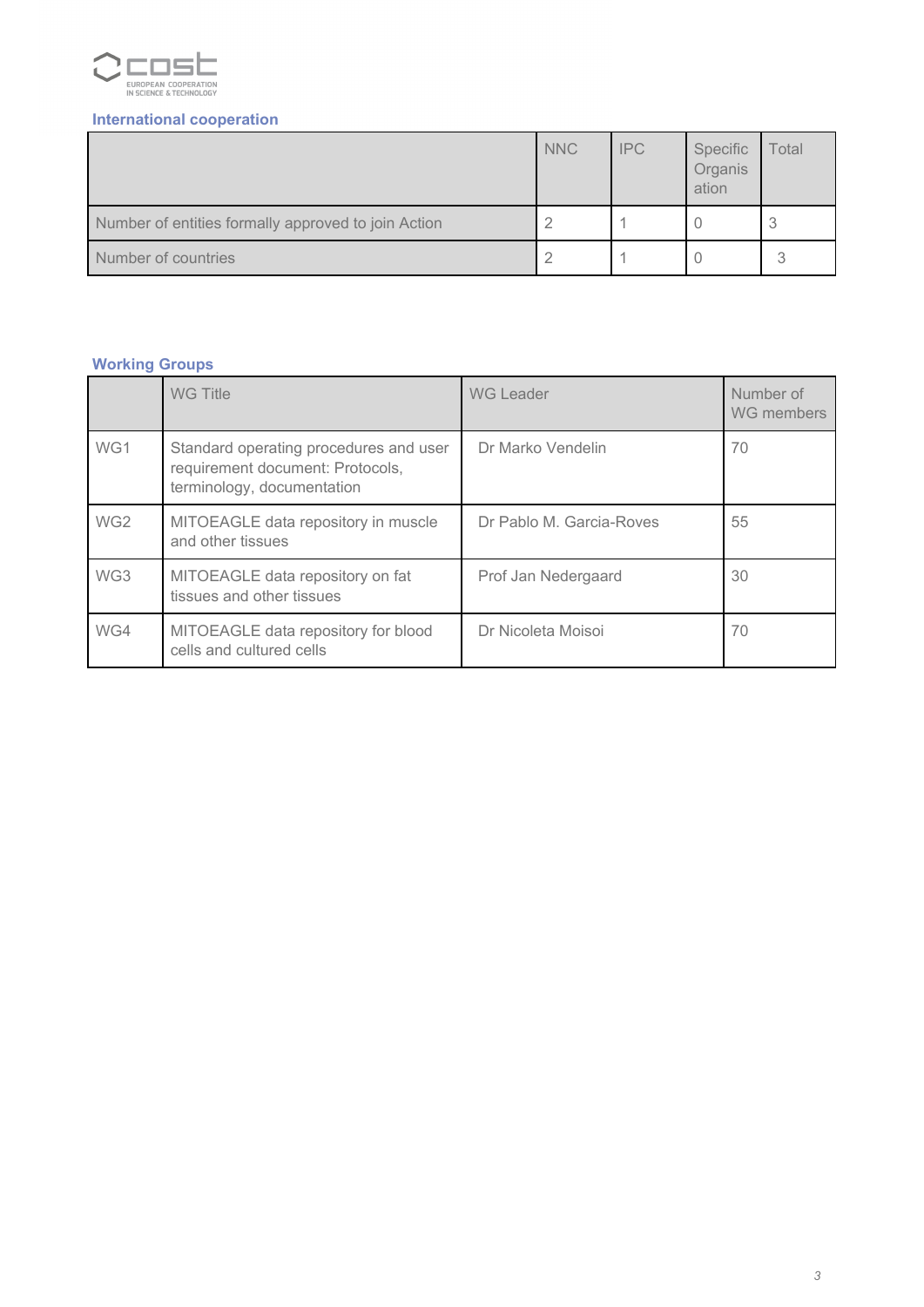

### *MoU objectives, Action deliverables and Grant Agreement Period Goals*

### *Action Objectives from MoU*

#### *Aim/primary Objective*

*include Evolution, Age, Gender, Lifestyle and Environment (EAGLE) in studies of mitochondrial function. MITOEAGLE develops harmonisation protocols towards generating a data repository on mitochondrial respiratory function. A data management system will interrelate various study-results and set them into a multidimensional context, to better diagnose mitochondrial respiratory defects*

#### *Secondary objectives*

- *1.Intensify the dissemination of updated knowledge and know-how among the partners.*
- *2.Build and improve collaborative relationships among the participating groups of the Action and interested end-users.*
- *3.Optimally harmonise protocols across research groups.*
- *4.Foster coordinated research activities of scientific proposals in the European Research Area.*
- *5.Increase the number of active participants in the course of the COST Action.*
- *6.Form a unique well-coordinated network of senior researchers and young investigators.*
- *7.Include well established stakeholders.*
- *8.Establish a spirit of mentorship and collaboration in contrast to fierce competition which characterised early decades of bioenergetics.*
- *9.Initiate applications for funding to support international collaborative research projects.*
- *10.Present and publish results of collaborative research projects within the COST Action, particularly related to STSMs supported by the Action.*
- *11.MITOEAGLE recommendations: The goal is to increase the value and reduce the noise in mitochondrial research. Prespecified and time-stamped protocols are needed in practice, and researchers need to be introduced into adhering to publicly deposited protocols in practice. MITOEAGLE recommendations will provide practical guidelines for students, scientists and stakeholders.*
- *12.A monitored database centres of excellence: The MITOEAGLE database will provide an invaluable tool for mitochondrial studies in the transition from exploratory preclinical research to clinical and pharmacological applications. Centres of excellence will emanate from the project's working groups providing training programmes and diagnostic services.*
- *13.Training: Enhance the rigorous training activities particularly for PhD students and young researchers (STSMs, Schools, Workshops, Conferences) in order to establish the practical guidelines introduced by MITOEAGLE and to enhance research results in the long term.*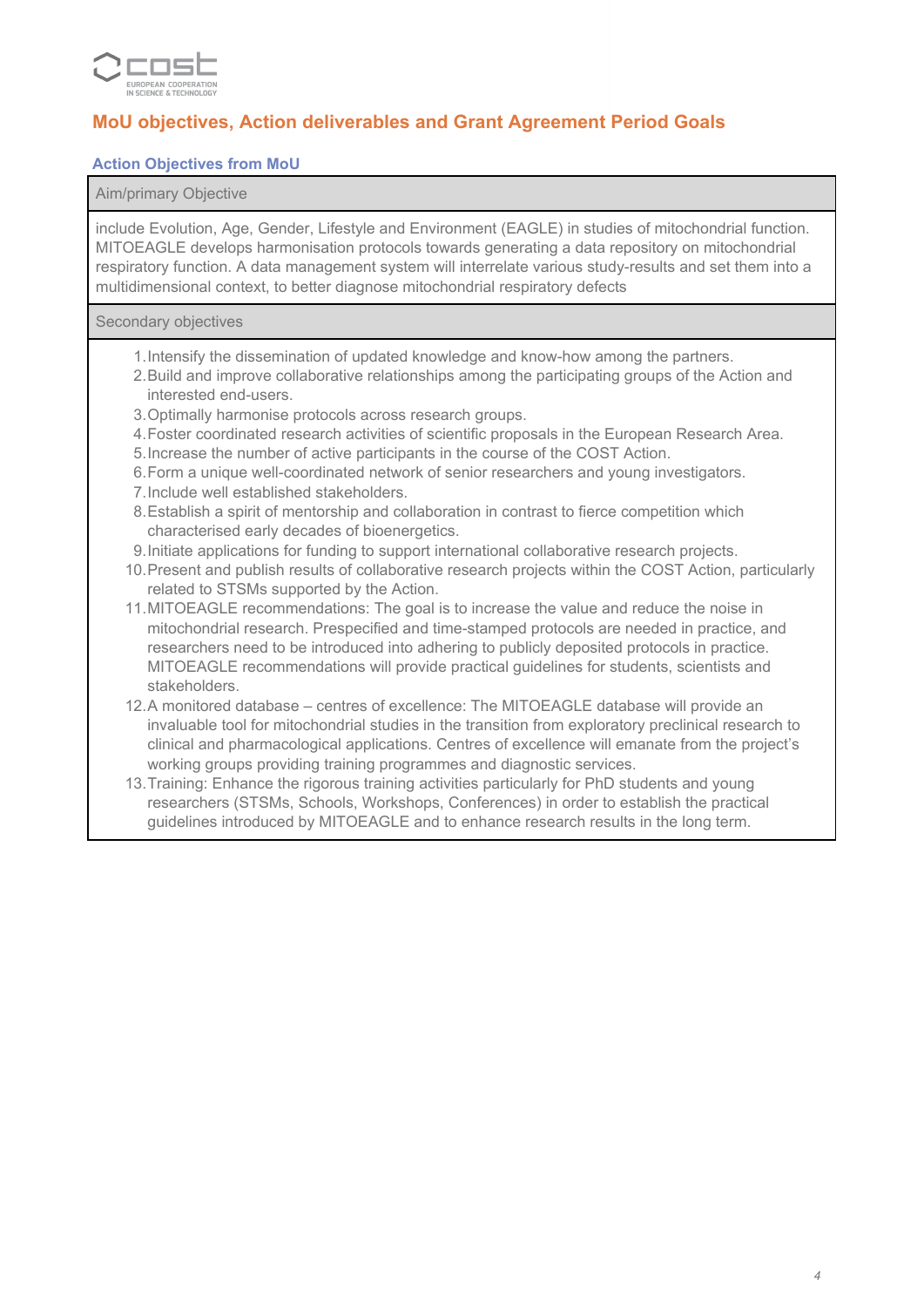

# *Action Deliverables*

| Deliverable                                                                                                                                                                                | Month |
|--------------------------------------------------------------------------------------------------------------------------------------------------------------------------------------------|-------|
| 1. Training of researchers towards improved reproducibility of sample preparation and<br>respirometric evaluation (1/3 - WG1).                                                             | 11    |
| 2. A multi-authored publication towards a unification of concepts and nomenclature in<br>mitochondrial physiology (1/3 - WG1).                                                             | 15    |
| 3. Training of researchers towards improved reproducibility of sample preparation and<br>respirometric evaluation (2/3 - WG1).                                                             | 26    |
| 4. A multi-authored publication towards a unification of concepts and nomenclature in<br>mitochondrial physiology (2/3 - WG1).                                                             | 26    |
| 5. Training of researchers towards improved reproducibility of sample preparation and<br>respirometric evaluation (3/3 - WG1).                                                             | 35    |
| 6. A multi-authored publication towards a unification of concepts and nomenclature in<br>mitochondrial physiology (3/3 - WG1).                                                             | 35    |
| 7. SOPs for blood cell separation and respirometric characterisation open for the research<br>community (WG4).                                                                             | 35    |
| 8. Publication with a set of reference data (WG4).                                                                                                                                         | 36    |
| 9. A MitoEAGLE database on muscle tissue from humans and model organisms (WG2).                                                                                                            | 38    |
| 10. A draft of the review manuscript (WG2).                                                                                                                                                | 38    |
| 11. A library of protocols for sample preparation and examination by respirometry (WG1).                                                                                                   | 39    |
| 12. A joint publication documenting the results of the MitoEAGLE-PT (WG1).                                                                                                                 | 42    |
| 13. Qualitative and quantitative evaluation of results obtained in ongoing studies by comparison<br>with a reference sample (WG1).                                                         | 44    |
| 14. A draft of the review manuscript (WG3).                                                                                                                                                | 44    |
| 15. A multi-authored publication with recommendations of comparable standard protocols and<br>procedures (WG1).                                                                            | 45    |
| 16. Guidelines for future research and recommendations for the evaluation of respiratory<br>characteristics in human respirometric samples (WG1).                                          | 46    |
| 17. A database on mt fitness evaluated with humans' cells and tissues (WG1).                                                                                                               | 47    |
| 18. Guidelines as to the optimum use of a reference sample for determination of respiration and<br>related parameters of interest (WG1).                                                   | 47    |
| 19. A set of guidelines for future studies on mitochondrial bioenergetics in muscle tissue (WG2).                                                                                          | 47    |
| 20. An expanded MitoEAGLE database (WG1).                                                                                                                                                  | 48    |
| 21. The MitoEAGLE data management system (WG1).                                                                                                                                            | 48    |
| 22. A continuously updated MitoEAGLE database for the use as reference data and guideline<br>towards application of optimised protocols, ultimately leading towards standardisation (WG1). | 48    |
| 23. A joint publication on the use of the MitoEAGLE database and management system (WG1).                                                                                                  | 48    |
| 24. An education programme for the use of MitoEAGLE database and management system                                                                                                         | 48    |

÷

Ŧ.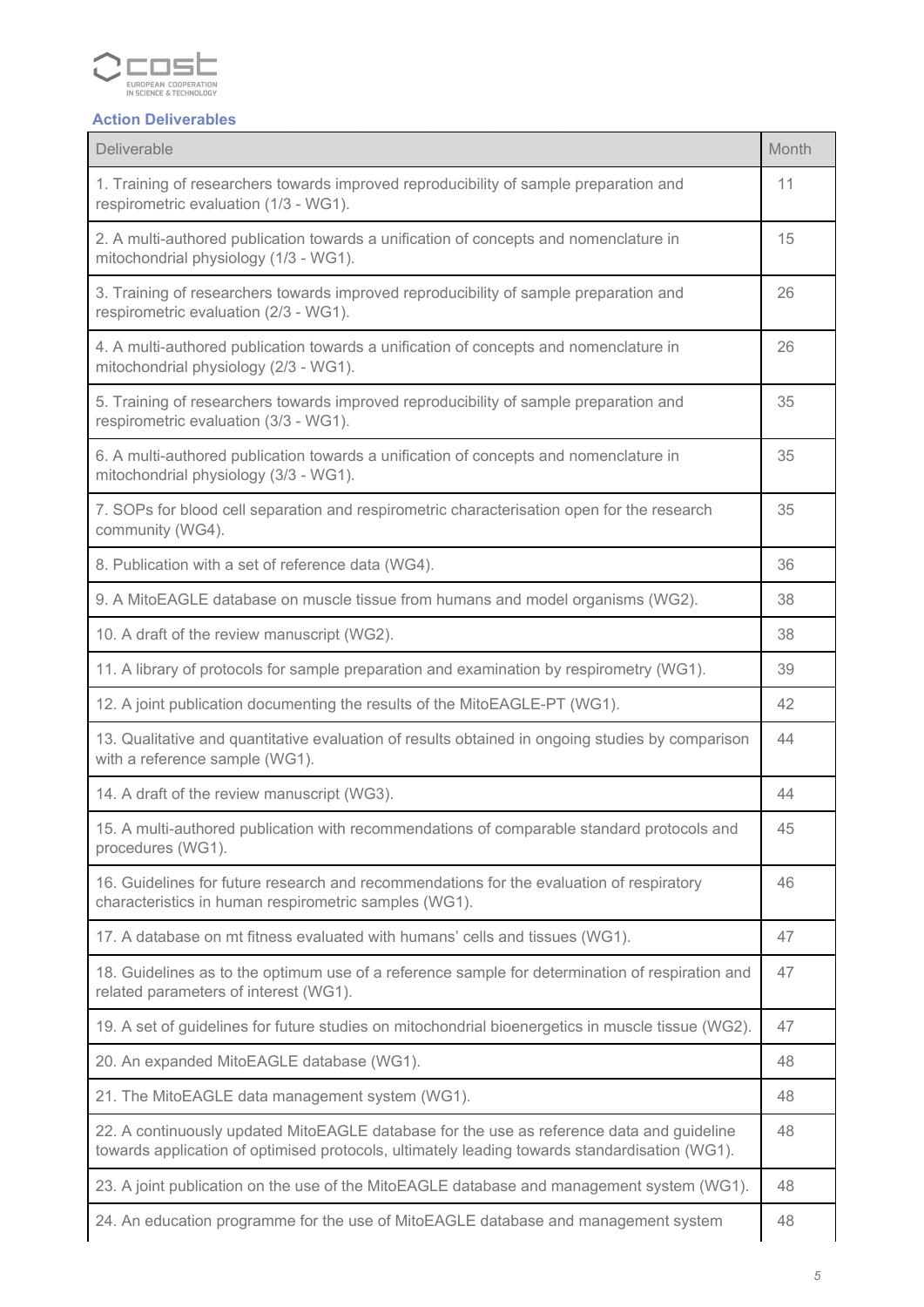

| $(WG1)$ .                                                                                                                                |    |
|------------------------------------------------------------------------------------------------------------------------------------------|----|
| 25. Guidelines for future research and recommendations for the evaluation of respiratory<br>characteristics in fat tissue (WG3).         | 48 |
| 26. A database on mt-fitness evaluated with fat tissue from humans and model organisms and<br>post-study reports (PubMed Commons) (WG3). | 48 |
| 27. MitoEAGLE data repository for comparative data evaluation, planning of future studies data<br>mining (WG4).                          | 48 |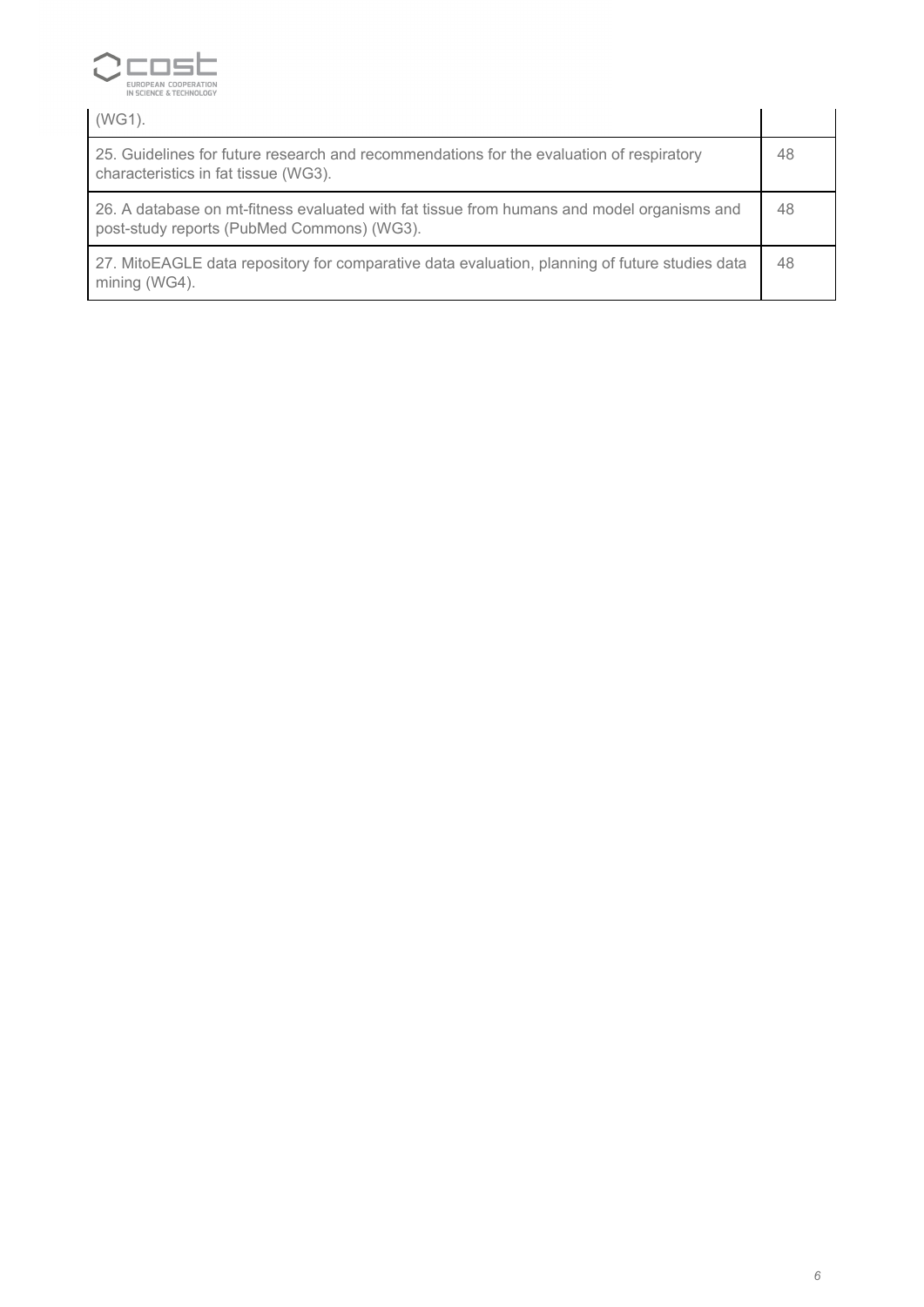

### *Grant Agreement Period*

| Grant Agreement Period Start 01/05/2020 | <b>Grant Agreement Period End</b> | 28/02/2021 |
|-----------------------------------------|-----------------------------------|------------|
| Date                                    | <b>Date</b>                       |            |

### *Grant Agreement Period Goals*

| Number            | <b>Grant Agreement Period Goal</b>                                                                                 | MoU Objective(s) it relates to                                                                                                                                                                                                                                                                          |  |
|-------------------|--------------------------------------------------------------------------------------------------------------------|---------------------------------------------------------------------------------------------------------------------------------------------------------------------------------------------------------------------------------------------------------------------------------------------------------|--|
| GAPG 1            |                                                                                                                    | • Secondary objective 1                                                                                                                                                                                                                                                                                 |  |
| GAPG <sub>2</sub> | Training of researchers towards improved<br>reproducibility of sample preparation and<br>respirometric evaluation  | • Secondary objective 2<br>• Secondary objective 4<br>• Secondary objective 5<br>• Secondary objective 6<br>• Secondary objective 8<br>• Secondary objective 11<br>• Secondary objective 13                                                                                                             |  |
| GAPG <sub>3</sub> | A multi-authored publication towards an unification of<br>concepts and nomenclature in mitochondrial<br>physiology | • Secondary objective 1<br>• Secondary objective 2<br>• Secondary objective 3<br>• Secondary objective 5<br>• Secondary objective 6<br>• Secondary objective 8<br>• Secondary objective 10<br>• Secondary objective 11                                                                                  |  |
| GAPG 4            | SOPs for blood cell separation and respirometric<br>characterisation open for the research community               | • Secondary objective 2<br>• Secondary objective 3<br>• Secondary objective 5<br>• Secondary objective 6<br>• Secondary objective 8<br>• Secondary objective 9<br>• Secondary objective 10<br>• Secondary objective 11<br>• Secondary objective 12                                                      |  |
| GAPG <sub>5</sub> | Publication with a set of reference data                                                                           | • Secondary objective 1<br>• Secondary objective 2<br>• Secondary objective 3<br>• Secondary objective 5<br>· Secondary objective 6<br>• Secondary objective 8<br>• Secondary objective 10<br>• Secondary objective 11                                                                                  |  |
| GAPG <sub>6</sub> | A MitoEAGLE database on muscle tissue from<br>humans and model organisms                                           | • Secondary objective 1<br>• Secondary objective 2<br>• Secondary objective 3<br>Secondary objective 4<br>$\bullet$<br>Secondary objective 6<br>$\bullet$<br>Secondary objective 7<br>۰<br>Secondary objective 8<br>Secondary objective 10<br>۰<br>• Secondary objective 11<br>• Secondary objective 12 |  |
| GAPG 7            | Draft of review manuscript                                                                                         | • Secondary objective 1<br>• Secondary objective 2<br>• Secondary objective 3<br>· Secondary objective 6                                                                                                                                                                                                |  |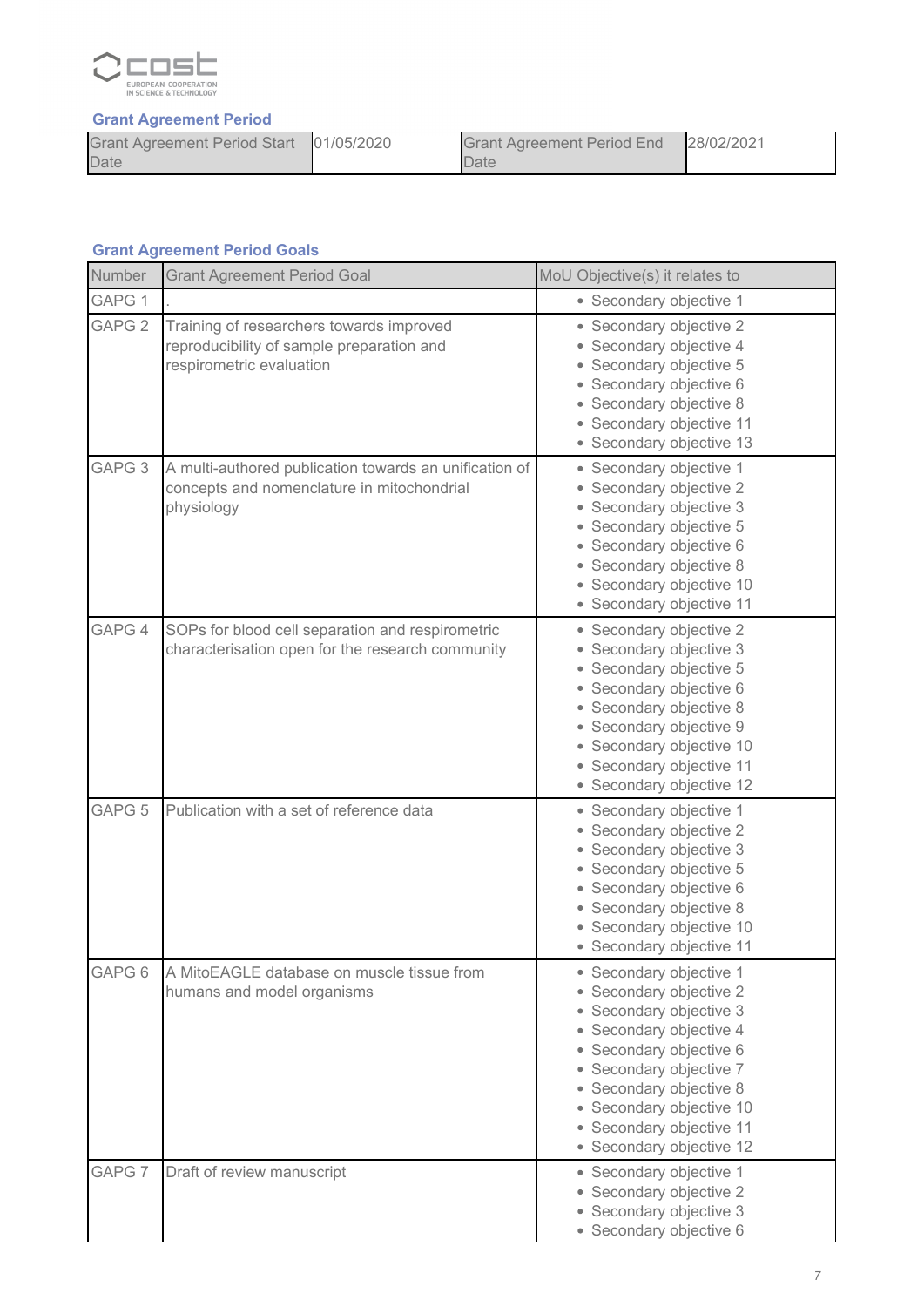

|         |                                                                                                                                                                                                | • Secondary objective 8<br>• Secondary objective 10<br>• Secondary objective 11<br>• Secondary objective 12<br>• Secondary objective 13                                                                                                                                                                   |
|---------|------------------------------------------------------------------------------------------------------------------------------------------------------------------------------------------------|-----------------------------------------------------------------------------------------------------------------------------------------------------------------------------------------------------------------------------------------------------------------------------------------------------------|
| GAPG 8  | A library of protocols for sample preparation and<br>examination by respirometry                                                                                                               | • Secondary objective 2<br>• Secondary objective 3<br>• Secondary objective 5<br>• Secondary objective 6<br>• Secondary objective 8<br>• Secondary objective 9<br>· Secondary objective 10<br>• Secondary objective 11<br>• Secondary objective 12                                                        |
| GAPG 9  | A joint publication documenting the results of the<br>MitoEAGLE-PT                                                                                                                             | • Secondary objective 2<br>• Secondary objective 3<br>• Secondary objective 4<br>• Secondary objective 6<br>• Secondary objective 7<br>• Secondary objective 8<br>• Secondary objective 9<br>• Secondary objective 10<br>• Secondary objective 11<br>• Secondary objective 12<br>• Secondary objective 13 |
| GAPG 10 | Qualitative and quantitative evaluation of results<br>obtained in ongoing studies by comparison with a<br>reference sample                                                                     | • Secondary objective 2<br>• Secondary objective 3<br>• Secondary objective 5<br>· Secondary objective 6<br>• Secondary objective 8<br>• Secondary objective 10<br>• Secondary objective 11<br>• Secondary objective 13                                                                                   |
| GAPG 11 | Guidelines for future research and recommendations<br>for the evaluation of respiratory characteristics in<br>human respirometric samples                                                      | • Secondary objective 2<br>• Secondary objective 3<br>• Secondary objective 5<br>• Secondary objective 6<br>• Secondary objective 8<br>• Secondary objective 11                                                                                                                                           |
|         | GAPG 12 A multi-authored publication with recommendations<br>of comparable standard protocols and procedures                                                                                   | • Secondary objective 1<br>• Secondary objective 3<br>• Secondary objective 6<br>• Secondary objective 7<br>• Secondary objective 10<br>• Secondary objective 11                                                                                                                                          |
|         | GAPG 13 A continuously updated MITOEAGLE database for<br>the use as reference data and guideline towards<br>application of optimized protocols, ultimately leading<br>towards standardization. | • Secondary objective 2<br>• Secondary objective 3<br>• Secondary objective 11                                                                                                                                                                                                                            |
| GAPG 14 | A database on mt fitness evaluated with humans<br>cells and tissues                                                                                                                            | • Secondary objective 1<br>• Secondary objective 2<br>• Secondary objective 3<br>• Secondary objective 4<br>· Secondary objective 6<br>• Secondary objective 7<br>• Secondary objective 8                                                                                                                 |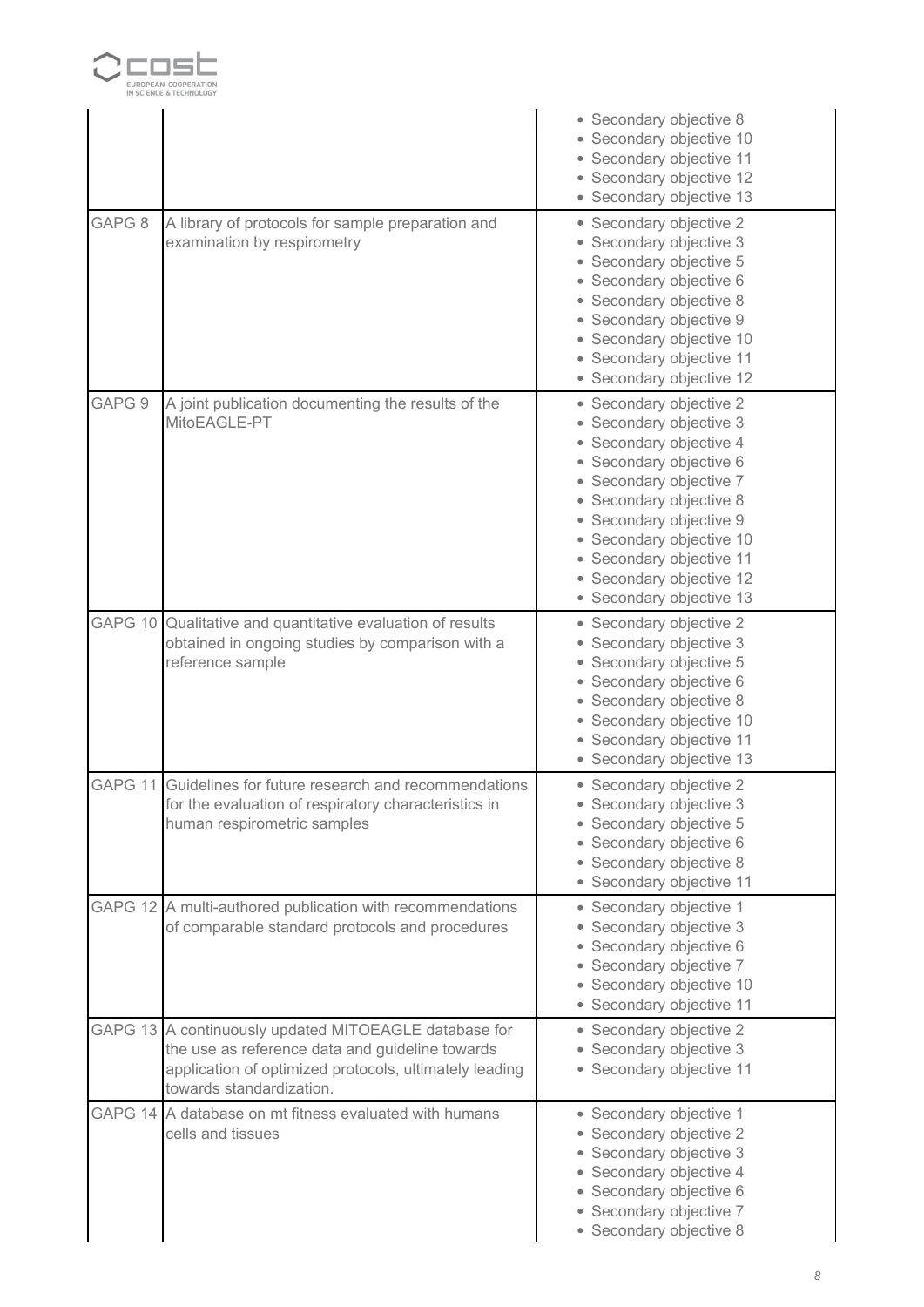

|                    |                                                                                                                                                           | • Secondary objective 9<br>• Secondary objective 10<br>· Secondary objective 11<br>• Secondary objective 13                                                                                                                                                                                              |
|--------------------|-----------------------------------------------------------------------------------------------------------------------------------------------------------|----------------------------------------------------------------------------------------------------------------------------------------------------------------------------------------------------------------------------------------------------------------------------------------------------------|
|                    | GAPG 15 An expanded MITOEAGLE database                                                                                                                    | • Secondary objective 1<br>• Secondary objective 10<br>• Secondary objective 12                                                                                                                                                                                                                          |
| GAPG 16            | Guidelines as to the optimum use of a reference<br>sample for determination of respiration and related<br>parameters of interest                          | • Secondary objective 1<br>• Secondary objective 2<br>• Secondary objective 3                                                                                                                                                                                                                            |
| GAPG 17            | An education programme for the use of MITOEAGLE<br>database and management system                                                                         | • Secondary objective 1<br>• Secondary objective 3<br>· Secondary objective 4<br>• Secondary objective 5<br>· Secondary objective 6<br>• Secondary objective 7<br>• Secondary objective 8<br>• Secondary objective 9<br>• Secondary objective 13                                                         |
|                    | GAPG 18 Publication of paper on concepts and terminology:<br>Dissemination of preprint and journal submission of<br>final manuscript                      | · Secondary objective 1<br>• Secondary objective 2<br>• Secondary objective 3<br>• Secondary objective 5<br>· Secondary objective 6<br>· Secondary objective 8<br>• Secondary objective 10<br>• Secondary objective 11                                                                                   |
|                    | GAPG 19 Dissemination of COST Action MitoEAGLE,<br>presenting results that were accomplished so far,<br>goals and impact of the Action on research career | • Secondary objective 1<br>• Secondary objective 2<br>• Secondary objective 4<br>• Secondary objective 7<br>• Secondary objective 10                                                                                                                                                                     |
| GAPG <sub>20</sub> | The MitoEAGLE data management system                                                                                                                      | • Secondary objective 1<br>• Secondary objective 3<br>• Secondary objective 10<br>• Secondary objective 11<br>• Secondary objective 12                                                                                                                                                                   |
| GAPG 21            | A set of guidelines for future studies on mitochondrial<br>bioenergetics in muscle tissue                                                                 | • Secondary objective 1<br>Secondary objective 3<br>$\bullet$<br>• Secondary objective 11<br>• Secondary objective 12<br>• Secondary objective 13                                                                                                                                                        |
| GAPG <sub>22</sub> | MitoEAGLE data respiratory for comperative data<br>evaluation, planning of future studies data mining                                                     | • Secondary objective 1<br>• Secondary objective 2<br>• Secondary objective 3<br>• Secondary objective 4<br>• Secondary objective 6<br>• Secondary objective 7<br>• Secondary objective 8<br>• Secondary objective 9<br>• Secondary objective 10<br>• Secondary objective 11<br>• Secondary objective 13 |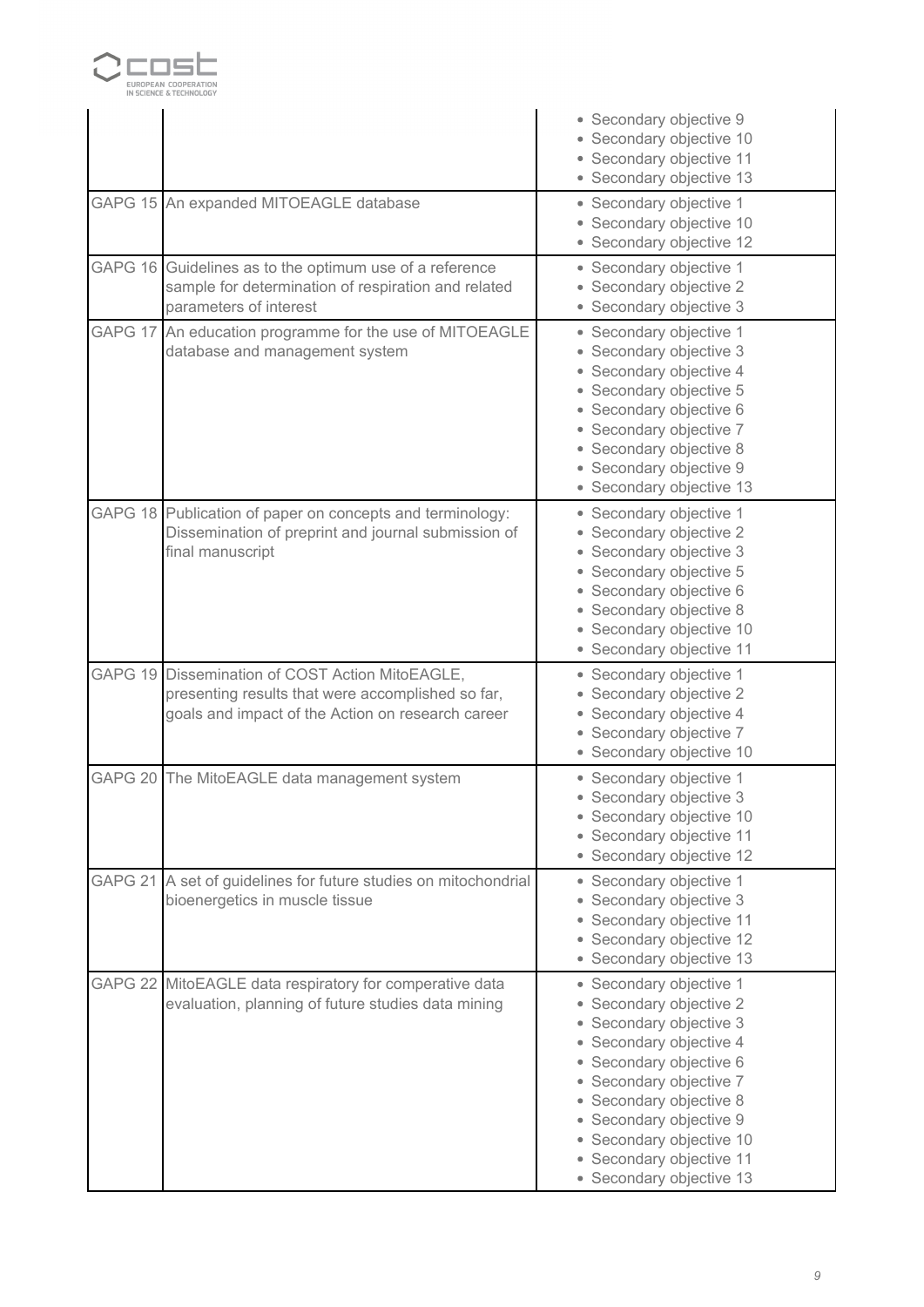

## *Work and Budget Plan for the Grant Agreement Period*

 $\overline{a}$ 

### *Work and Budget Plan Summary*

| <b>A. COST Networking Tools</b>                                                          | <b>EUR</b> |
|------------------------------------------------------------------------------------------|------------|
| (1) Meetings                                                                             | 17,288.02  |
| (2) Training Schools                                                                     | 11,324.00  |
| (3) Short Term Scientific Missions (STSM)                                                | 7,500.00   |
| (4) ITC Conference Grant                                                                 | 8,000.00   |
| (5) COST Action Dissemination                                                            | 2,800.00   |
| (6) Other Expenses Related to Scientific Activities<br>(OERSA)                           | 230.00     |
| B. Total Science Expenditure (sum of (1) to (6))                                         | 47,142.02  |
| C. Financial and Scientific Administration and<br>Coordination (FSAC) (max. of 15% of B) | 7,071.30   |
| Total Grant (B+C)                                                                        | 54,213.32  |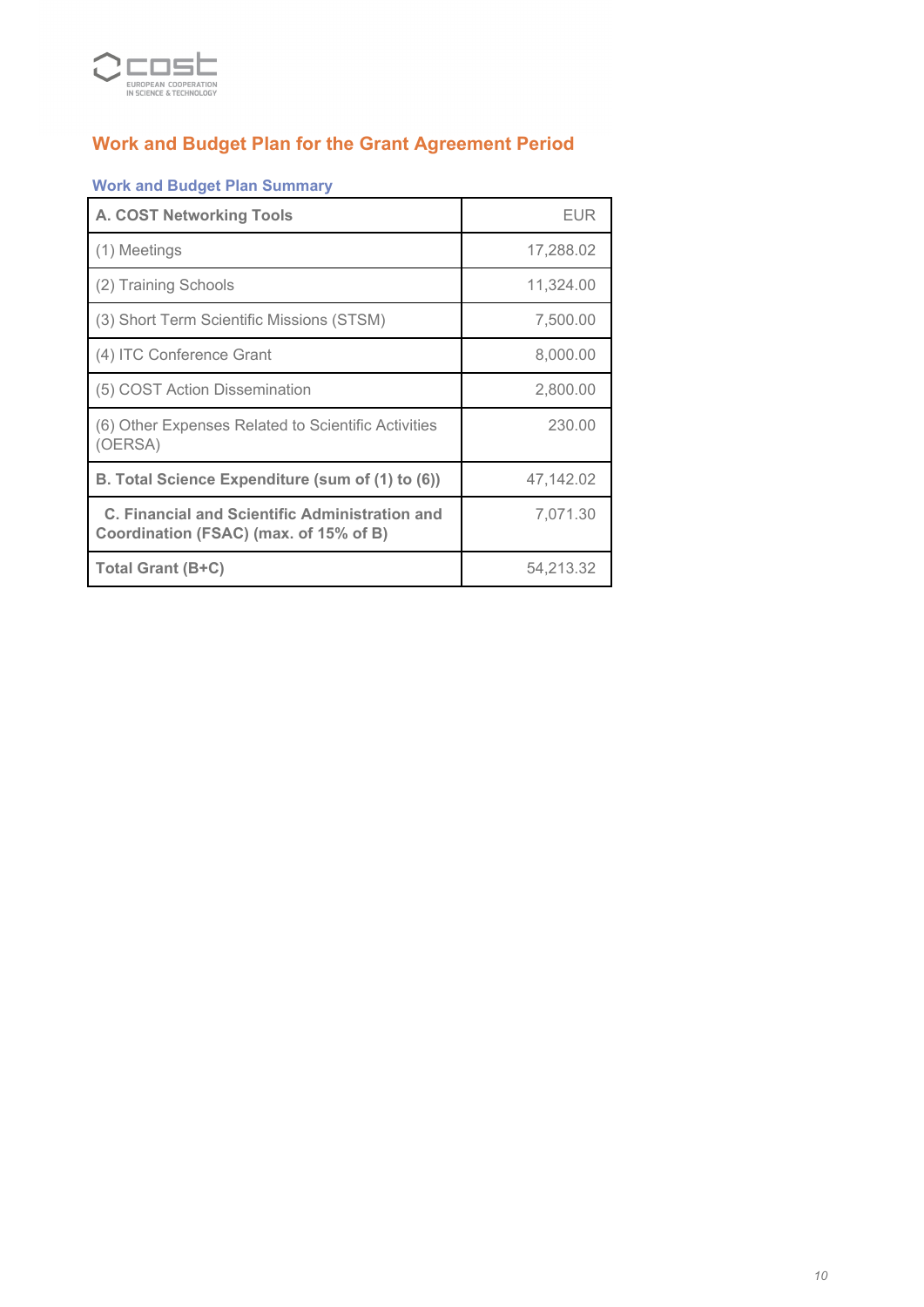

### *Meetings*

### *Overview*

| <b>Meeting Title</b>       | <b>Meeting Type</b>                                                    | <b>Dates</b>               | _ocation               | <b>ITC</b> | <b>Total Cost(EUR)</b> |
|----------------------------|------------------------------------------------------------------------|----------------------------|------------------------|------------|------------------------|
| <b>MitoEAGLE</b><br>Summit | <b>Working Group</b><br>Meeting,<br>Management<br>Committee<br>Meeting | 22/07/2020 -<br>25/07/2020 | Obergurgl<br>(Austria) | <b>No</b>  | 15,680.00              |
| <b>WG4 Meeting</b>         | Workshops/Conf 25/08/2020 -<br>erences                                 | 28/08/2020                 | Innsbruk<br>(Austria)  | <b>No</b>  | 729.02                 |
| <b>WG2 Meeting</b>         | <b>Working Group</b><br>Meeting                                        | 06/09/2020 -<br>10/09/2020 | Innsbruck<br>(Austria) | <b>No</b>  | 879.00                 |
|                            |                                                                        |                            |                        | Total      | 17,288.02              |

### *Details*

| <b>Meeting Type</b>                               | Working Group Meeting, Management Committee Meeting                                                                                                                                                                                                                                                                                                                                                                                                                                                                                                                                                                                                                                                                                                                                                                                                                                                                                                                                                                                                                                                                                                                                                                                                                                                                                                                        |                                                                       |                     |  |  |  |
|---------------------------------------------------|----------------------------------------------------------------------------------------------------------------------------------------------------------------------------------------------------------------------------------------------------------------------------------------------------------------------------------------------------------------------------------------------------------------------------------------------------------------------------------------------------------------------------------------------------------------------------------------------------------------------------------------------------------------------------------------------------------------------------------------------------------------------------------------------------------------------------------------------------------------------------------------------------------------------------------------------------------------------------------------------------------------------------------------------------------------------------------------------------------------------------------------------------------------------------------------------------------------------------------------------------------------------------------------------------------------------------------------------------------------------------|-----------------------------------------------------------------------|---------------------|--|--|--|
| Title of the Meeting                              | MitoEAGLE Summit                                                                                                                                                                                                                                                                                                                                                                                                                                                                                                                                                                                                                                                                                                                                                                                                                                                                                                                                                                                                                                                                                                                                                                                                                                                                                                                                                           |                                                                       |                     |  |  |  |
| Grant Period Goal(s) it<br>will address           | SOPs for blood cell separation and respirometric characterisation open for the<br>research community, Publication with a set of reference data, A MitoEAGLE<br>database on muscle tissue from humans and model organisms, Draft of review<br>manuscript, A library of protocols for sample preparation and examination by<br>respirometry, Qualitative and quantitative evaluation of results obtained in<br>ongoing studies by comparison with a reference sample, Guidelines for future<br>research and recommendations for the evaluation of respiratory characteristics<br>in human respirometric samples, A continuously updated MITOEAGLE<br>database for the use as reference data and guideline towards application of<br>optimized protocols, ultimately leading towards standardization., A database on<br>mt fitness evaluated with humans cells and tissues, An expanded MITOEAGLE<br>database, Guidelines as to the optimum use of a reference sample for<br>determination of respiration and related parameters of interest, An education<br>programme for the use of MITOEAGLE database and management<br>system, Dissemination of COST Action MitoEAGLE, presenting results that were<br>accomplished so far, goals and impact of the Action on research career, A set of<br>guidelines for future studies on mitochondrial bioenergetics in muscle tissue |                                                                       |                     |  |  |  |
| Description                                       | meeting with MC meeting                                                                                                                                                                                                                                                                                                                                                                                                                                                                                                                                                                                                                                                                                                                                                                                                                                                                                                                                                                                                                                                                                                                                                                                                                                                                                                                                                    | Conference with a focus on MitoEAGLE working groups and additional WG |                     |  |  |  |
| Output(s)                                         | Discussion and dissemination of next/final steps                                                                                                                                                                                                                                                                                                                                                                                                                                                                                                                                                                                                                                                                                                                                                                                                                                                                                                                                                                                                                                                                                                                                                                                                                                                                                                                           |                                                                       |                     |  |  |  |
| Location                                          | Obergurgl (Austria)                                                                                                                                                                                                                                                                                                                                                                                                                                                                                                                                                                                                                                                                                                                                                                                                                                                                                                                                                                                                                                                                                                                                                                                                                                                                                                                                                        | <b>ITC</b>                                                            | <b>No</b>           |  |  |  |
| <b>Start Date</b>                                 | 2020-07-22 09:00:00                                                                                                                                                                                                                                                                                                                                                                                                                                                                                                                                                                                                                                                                                                                                                                                                                                                                                                                                                                                                                                                                                                                                                                                                                                                                                                                                                        | <b>End Date</b>                                                       | 2020-07-25 18:00:00 |  |  |  |
| Duration                                          | 4 days                                                                                                                                                                                                                                                                                                                                                                                                                                                                                                                                                                                                                                                                                                                                                                                                                                                                                                                                                                                                                                                                                                                                                                                                                                                                                                                                                                     |                                                                       |                     |  |  |  |
| Number of expected total<br>participants          | 12<br>80<br>Number of participants to<br>be reimbursed from<br><b>COST</b> funds                                                                                                                                                                                                                                                                                                                                                                                                                                                                                                                                                                                                                                                                                                                                                                                                                                                                                                                                                                                                                                                                                                                                                                                                                                                                                           |                                                                       |                     |  |  |  |
| Average<br>reimbursement(per<br>participant)(EUR) | 890.00<br>10,680.00<br><b>Total Reimbursement</b><br>costs (EUR)                                                                                                                                                                                                                                                                                                                                                                                                                                                                                                                                                                                                                                                                                                                                                                                                                                                                                                                                                                                                                                                                                                                                                                                                                                                                                                           |                                                                       |                     |  |  |  |
| <b>Local Organiser Support</b><br>(EUR)           | 5,000.00                                                                                                                                                                                                                                                                                                                                                                                                                                                                                                                                                                                                                                                                                                                                                                                                                                                                                                                                                                                                                                                                                                                                                                                                                                                                                                                                                                   |                                                                       |                     |  |  |  |
| Total cost of the meeting<br>(EUR)                | 15,680.00                                                                                                                                                                                                                                                                                                                                                                                                                                                                                                                                                                                                                                                                                                                                                                                                                                                                                                                                                                                                                                                                                                                                                                                                                                                                                                                                                                  |                                                                       |                     |  |  |  |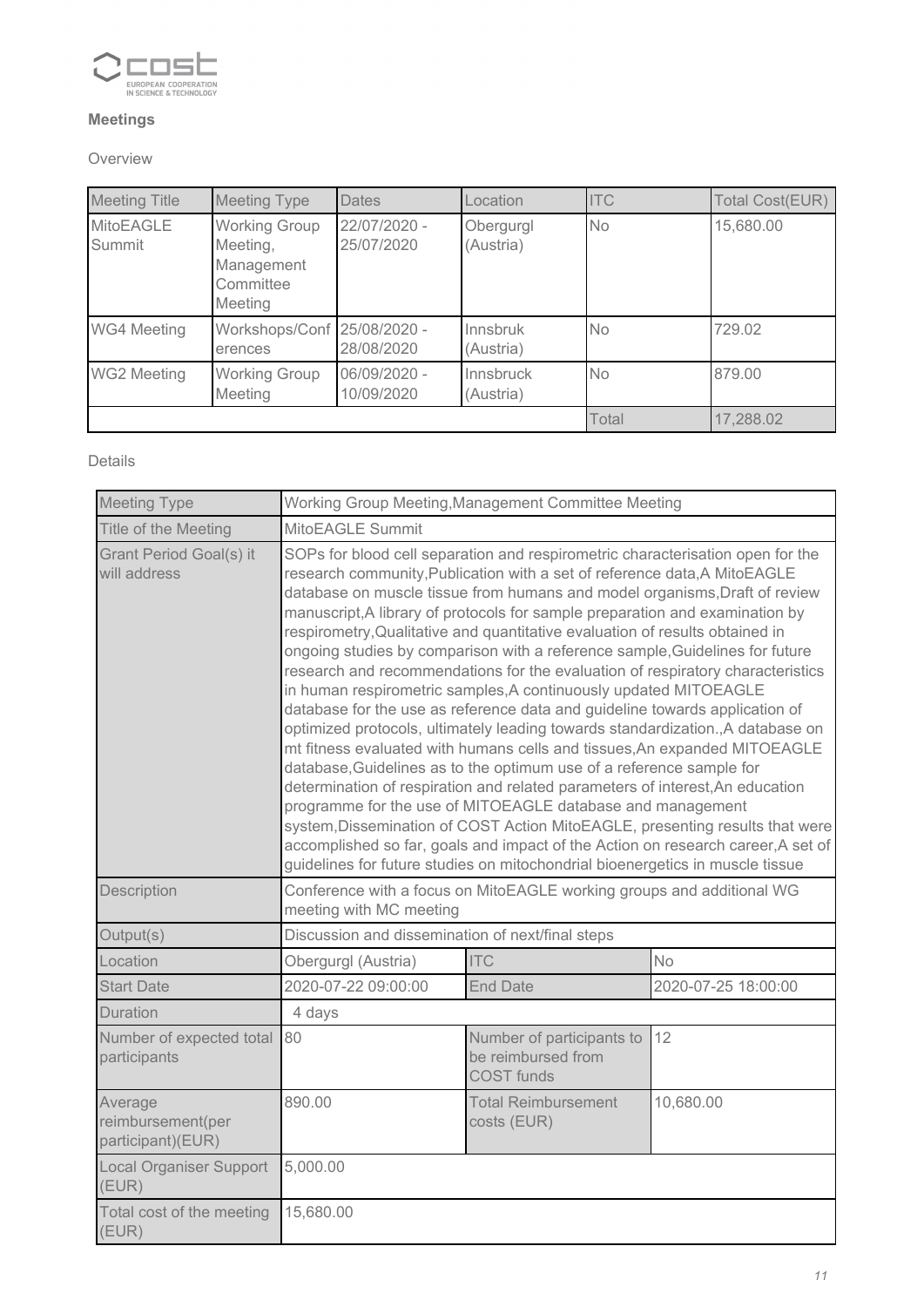

| <b>Meeting Type</b>                               | Workshops/Conferences                                                                                                                                                                                                                                                                                                                                                                                                                                                                                                                                                                                                                                                                                                                                                                                                                                                                                               |                                                                      |                     |  |  |
|---------------------------------------------------|---------------------------------------------------------------------------------------------------------------------------------------------------------------------------------------------------------------------------------------------------------------------------------------------------------------------------------------------------------------------------------------------------------------------------------------------------------------------------------------------------------------------------------------------------------------------------------------------------------------------------------------------------------------------------------------------------------------------------------------------------------------------------------------------------------------------------------------------------------------------------------------------------------------------|----------------------------------------------------------------------|---------------------|--|--|
| Title of the Meeting                              | <b>WG4 Meeting</b>                                                                                                                                                                                                                                                                                                                                                                                                                                                                                                                                                                                                                                                                                                                                                                                                                                                                                                  |                                                                      |                     |  |  |
| Grant Period Goal(s) it<br>will address           | Training of researchers towards improved reproducibility of sample preparation<br>and respirometric evaluation, SOPs for blood cell separation and respirometric<br>characterisation open for the research community, Publication with a set of<br>reference data, Draft of review manuscript, A library of protocols for sample<br>preparation and examination by respirometry, A joint publication documenting<br>the results of the MitoEAGLE-PT, Guidelines for future research and<br>recommendations for the evaluation of respiratory characteristics in human<br>respirometric samples, A multi-authored publication with recommendations of<br>comparable standard protocols and procedures, A database on mt fitness<br>evaluated with humans cells and tissues, An expanded MITOEAGLE<br>database, MitoEAGLE data respiratory for comperative data evaluation,<br>planning of future studies data mining |                                                                      |                     |  |  |
| Description                                       | WG 4 Meeting                                                                                                                                                                                                                                                                                                                                                                                                                                                                                                                                                                                                                                                                                                                                                                                                                                                                                                        |                                                                      |                     |  |  |
| Output(s)                                         | Finalization of joint manuscript for publication. Templates for PBMC and PLT<br>database Work in progress: MitoEAGLE blood cells 1 Follow-up meeting from<br>MitoEAGLE Poznan 2018 and MitoEAGLE Lund 2018 and Innsbruck 2019                                                                                                                                                                                                                                                                                                                                                                                                                                                                                                                                                                                                                                                                                       |                                                                      |                     |  |  |
| Location                                          | Innsbruk (Austria)                                                                                                                                                                                                                                                                                                                                                                                                                                                                                                                                                                                                                                                                                                                                                                                                                                                                                                  | <b>ITC</b>                                                           | <b>No</b>           |  |  |
| <b>Start Date</b>                                 | 2020-08-25 09:00:00                                                                                                                                                                                                                                                                                                                                                                                                                                                                                                                                                                                                                                                                                                                                                                                                                                                                                                 | <b>End Date</b>                                                      | 2020-08-28 15:00:00 |  |  |
| Duration                                          | 4 days                                                                                                                                                                                                                                                                                                                                                                                                                                                                                                                                                                                                                                                                                                                                                                                                                                                                                                              |                                                                      |                     |  |  |
| Number of expected total<br>participants          | 8                                                                                                                                                                                                                                                                                                                                                                                                                                                                                                                                                                                                                                                                                                                                                                                                                                                                                                                   | Number of participants to<br>be reimbursed from<br><b>COST</b> funds | 3                   |  |  |
| Average<br>reimbursement(per<br>participant)(EUR) | 223.00<br>669.00<br><b>Total Reimbursement</b><br>costs (EUR)                                                                                                                                                                                                                                                                                                                                                                                                                                                                                                                                                                                                                                                                                                                                                                                                                                                       |                                                                      |                     |  |  |
| <b>Local Organiser Support</b><br>(EUR)           | 60.02                                                                                                                                                                                                                                                                                                                                                                                                                                                                                                                                                                                                                                                                                                                                                                                                                                                                                                               |                                                                      |                     |  |  |
| Total cost of the meeting<br>(EUR)                | 729.02                                                                                                                                                                                                                                                                                                                                                                                                                                                                                                                                                                                                                                                                                                                                                                                                                                                                                                              |                                                                      |                     |  |  |

| <b>Meeting Type</b>                     | <b>Working Group Meeting</b>                                                                                                                                                                                                                                                                                                                                                                                                                                                                                                                                                                                                                                                                                                                                                                                                                                                                                                                                                                                                                                                                                                                                                                                           |
|-----------------------------------------|------------------------------------------------------------------------------------------------------------------------------------------------------------------------------------------------------------------------------------------------------------------------------------------------------------------------------------------------------------------------------------------------------------------------------------------------------------------------------------------------------------------------------------------------------------------------------------------------------------------------------------------------------------------------------------------------------------------------------------------------------------------------------------------------------------------------------------------------------------------------------------------------------------------------------------------------------------------------------------------------------------------------------------------------------------------------------------------------------------------------------------------------------------------------------------------------------------------------|
| Title of the Meeting                    | WG2 Meeting                                                                                                                                                                                                                                                                                                                                                                                                                                                                                                                                                                                                                                                                                                                                                                                                                                                                                                                                                                                                                                                                                                                                                                                                            |
| Grant Period Goal(s) it<br>will address | Training of researchers towards improved reproducibility of sample preparation<br>and respirometric evaluation, Publication with a set of reference data, A<br>MitoEAGLE database on muscle tissue from humans and model<br>organisms, Draft of review manuscript, A library of protocols for sample<br>preparation and examination by respirometry, A joint publication documenting<br>the results of the MitoEAGLE-PT, Qualitative and quantitative evaluation of<br>results obtained in ongoing studies by comparison with a reference<br>sample, Guidelines for future research and recommendations for the evaluation<br>of respiratory characteristics in human respirometric samples, A multi-authored<br>publication with recommendations of comparable standard protocols and<br>procedures, A continuously updated MITOEAGLE database for the use as<br>reference data and guideline towards application of optimized protocols,<br>ultimately leading towards standardization., Guidelines as to the optimum use of<br>a reference sample for determination of respiration and related parameters of<br>interest, A set of guidelines for future studies on mitochondrial bioenergetics in<br>muscle tissue |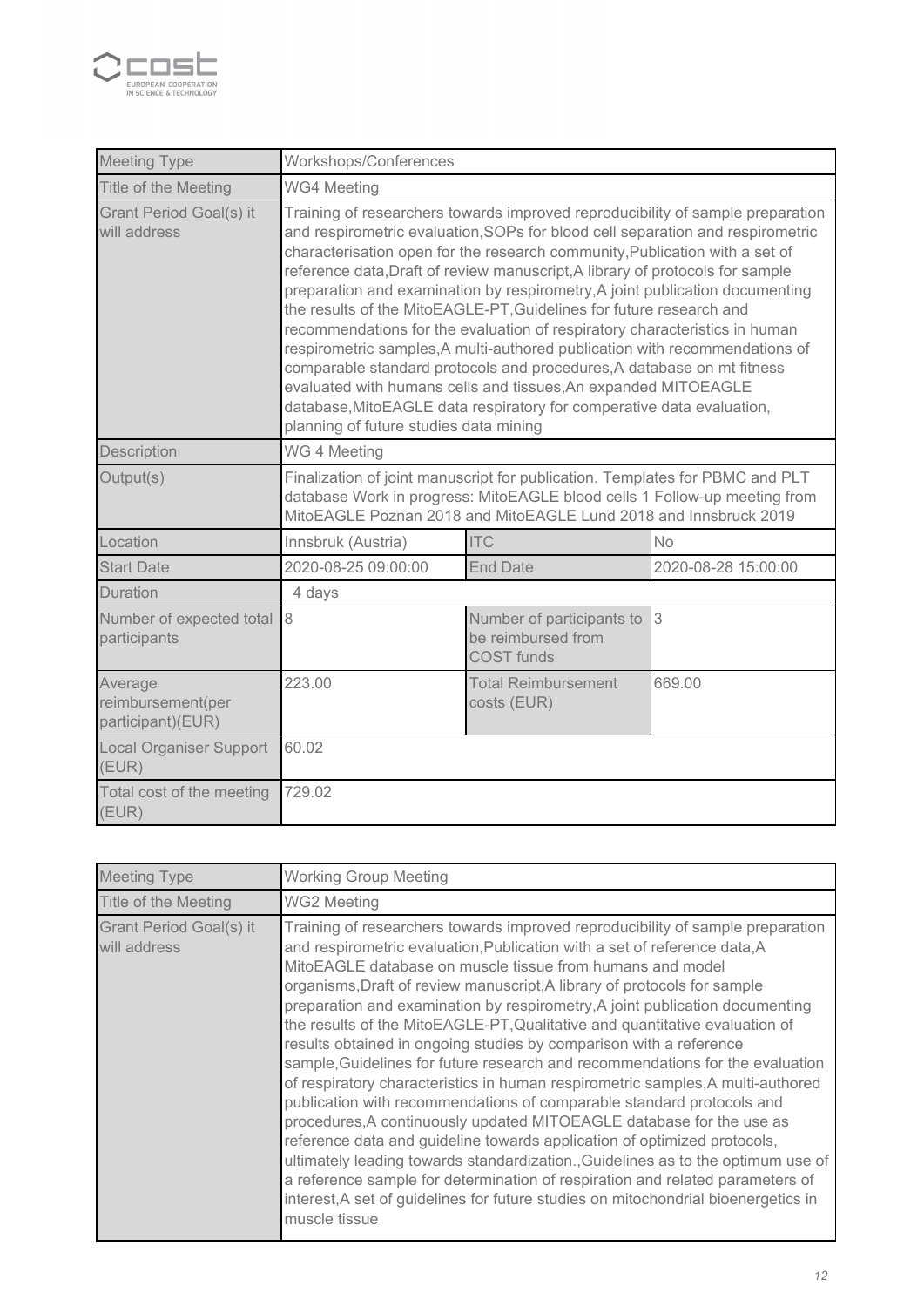

| Description                                       | WG1 and WG2 Meeting                                                                                                                                                                                                                                                                                                                     |                                                                      |           |  |  |  |
|---------------------------------------------------|-----------------------------------------------------------------------------------------------------------------------------------------------------------------------------------------------------------------------------------------------------------------------------------------------------------------------------------------|----------------------------------------------------------------------|-----------|--|--|--|
| Output(s)                                         | This particular workshop will be a follow up meeting of the retreat in Innsbruck<br>linked to one of the current projects we are performing in WG2 "OXPHOS<br>capacity in human permeabilized myofibers: effect of oxygen, ADP and<br>blebbistatin in MiR05 and buffer Z", only and will result in the finalization of a<br>manuscript. |                                                                      |           |  |  |  |
| Location                                          | Innsbruck (Austria)                                                                                                                                                                                                                                                                                                                     | <b>ITC</b>                                                           | <b>No</b> |  |  |  |
| <b>Start Date</b>                                 | 2020-09-06 09:00:00<br><b>End Date</b><br>2020-09-10 18:00:00                                                                                                                                                                                                                                                                           |                                                                      |           |  |  |  |
| Duration                                          | 5 days                                                                                                                                                                                                                                                                                                                                  |                                                                      |           |  |  |  |
| Number of expected total<br>participants          | $\overline{8}$                                                                                                                                                                                                                                                                                                                          | Number of participants to<br>be reimbursed from<br><b>COST</b> funds | l3        |  |  |  |
| Average<br>reimbursement(per<br>participant)(EUR) | 819.00<br>273.00<br><b>Total Reimbursement</b><br>costs (EUR)                                                                                                                                                                                                                                                                           |                                                                      |           |  |  |  |
| Local Organiser Support<br>(EUR)                  | 60.00                                                                                                                                                                                                                                                                                                                                   |                                                                      |           |  |  |  |
| Total cost of the meeting<br>(EUR)                | 879.00                                                                                                                                                                                                                                                                                                                                  |                                                                      |           |  |  |  |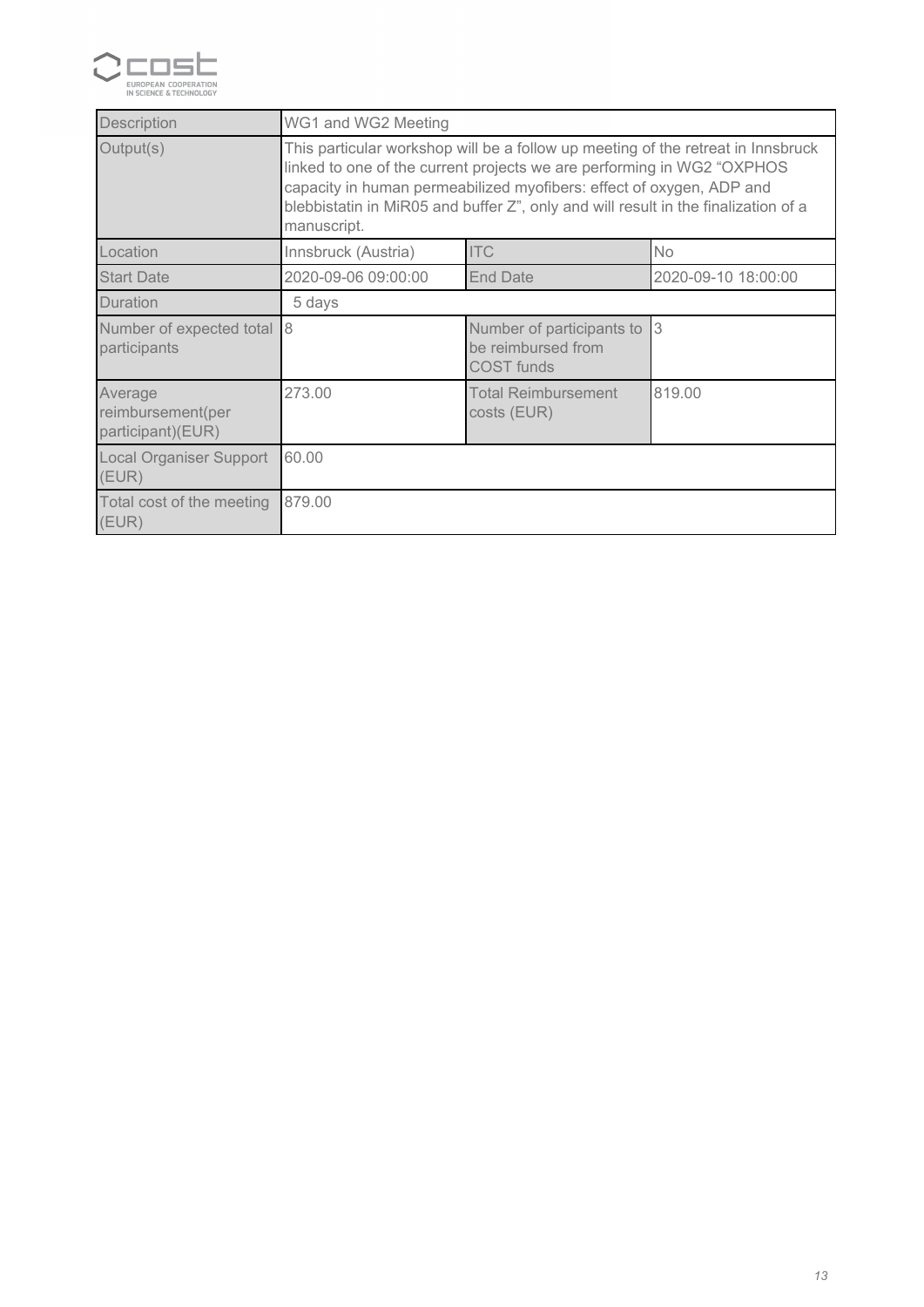

### *Training Schools*

*Overview*

| Title of the Training<br>School           | Dates      | Location            | <b>ITC</b> | Total Cost(EUR) |
|-------------------------------------------|------------|---------------------|------------|-----------------|
| MitoEAGLE Training 27/07/2020 -<br>School | 30/07/2020 | Obergurgl (Austria) | - INo      | 11,324.00       |
|                                           |            |                     | Total      | 11.324.00       |

### *Details*

| Title of the Training<br>School                  | MitoEAGLE Training School                                                                                                                                                                                                                                                                                                                                                                                                                                                                                                                                                                                                                                                                                                                                                            |                                           |                     |  |  |
|--------------------------------------------------|--------------------------------------------------------------------------------------------------------------------------------------------------------------------------------------------------------------------------------------------------------------------------------------------------------------------------------------------------------------------------------------------------------------------------------------------------------------------------------------------------------------------------------------------------------------------------------------------------------------------------------------------------------------------------------------------------------------------------------------------------------------------------------------|-------------------------------------------|---------------------|--|--|
| Grant Period Goal(s) it<br>will address          | Training of researchers towards improved reproducibility of sample preparation<br>and respirometric evaluation, A library of protocols for sample preparation and<br>examination by respirometry, Qualitative and quantitative evaluation of results<br>obtained in ongoing studies by comparison with a reference sample, Guidelines<br>for future research and recommendations for the evaluation of respiratory<br>characteristics in human respirometric samples, Guidelines as to the optimum<br>use of a reference sample for determination of respiration and related<br>parameters of interest, An education programme for the use of MITOEAGLE<br>database and management system, A set of guidelines for future studies on<br>mitochondrial bioenergetics in muscle tissue |                                           |                     |  |  |
| Description                                      | Training school on OXPHOS protocols, mitochondrial pathways, protonmotive<br>force and respiratory control, Mitochondrial physiology, liver and speciesspecific<br>respiratory control and mitochondrial medicine                                                                                                                                                                                                                                                                                                                                                                                                                                                                                                                                                                    |                                           |                     |  |  |
| Output(s)                                        | Enhance the rigorous training level particularly for PhD students and young<br>researchers in order to establish the practical guidelines introduced by<br>MitoEAGLE and to enhance research results in the long term                                                                                                                                                                                                                                                                                                                                                                                                                                                                                                                                                                |                                           |                     |  |  |
| Location                                         | Obergurgl (Austria)                                                                                                                                                                                                                                                                                                                                                                                                                                                                                                                                                                                                                                                                                                                                                                  | <b>ITC</b>                                | <b>No</b>           |  |  |
| <b>Start Date</b>                                | 2020-07-27 09:00:00                                                                                                                                                                                                                                                                                                                                                                                                                                                                                                                                                                                                                                                                                                                                                                  | <b>End Date</b>                           | 2020-07-30 18:00:00 |  |  |
| Number of trainers                               | 15                                                                                                                                                                                                                                                                                                                                                                                                                                                                                                                                                                                                                                                                                                                                                                                   | Number of trainees                        | 80                  |  |  |
| Number of trainers to be<br>reimbursed           | 6                                                                                                                                                                                                                                                                                                                                                                                                                                                                                                                                                                                                                                                                                                                                                                                    | Number of trainees to be<br>reimbursed    | 32                  |  |  |
| Average trainer<br>Reimbursement(EUR)            | 890.00                                                                                                                                                                                                                                                                                                                                                                                                                                                                                                                                                                                                                                                                                                                                                                               | Average reimbursement<br>per trainee(EUR) | 187.00              |  |  |
| <b>Total trainer</b><br>Reimbursement(EUR)       | 5,340.00<br>Total trainee Grant(EUR)<br>5,984.00                                                                                                                                                                                                                                                                                                                                                                                                                                                                                                                                                                                                                                                                                                                                     |                                           |                     |  |  |
| <b>Local Organiser Support</b><br>(EUR)          | 0.00                                                                                                                                                                                                                                                                                                                                                                                                                                                                                                                                                                                                                                                                                                                                                                                 |                                           |                     |  |  |
| <b>Total cost of the Training</b><br>School(EUR) | 11,324.00                                                                                                                                                                                                                                                                                                                                                                                                                                                                                                                                                                                                                                                                                                                                                                            |                                           |                     |  |  |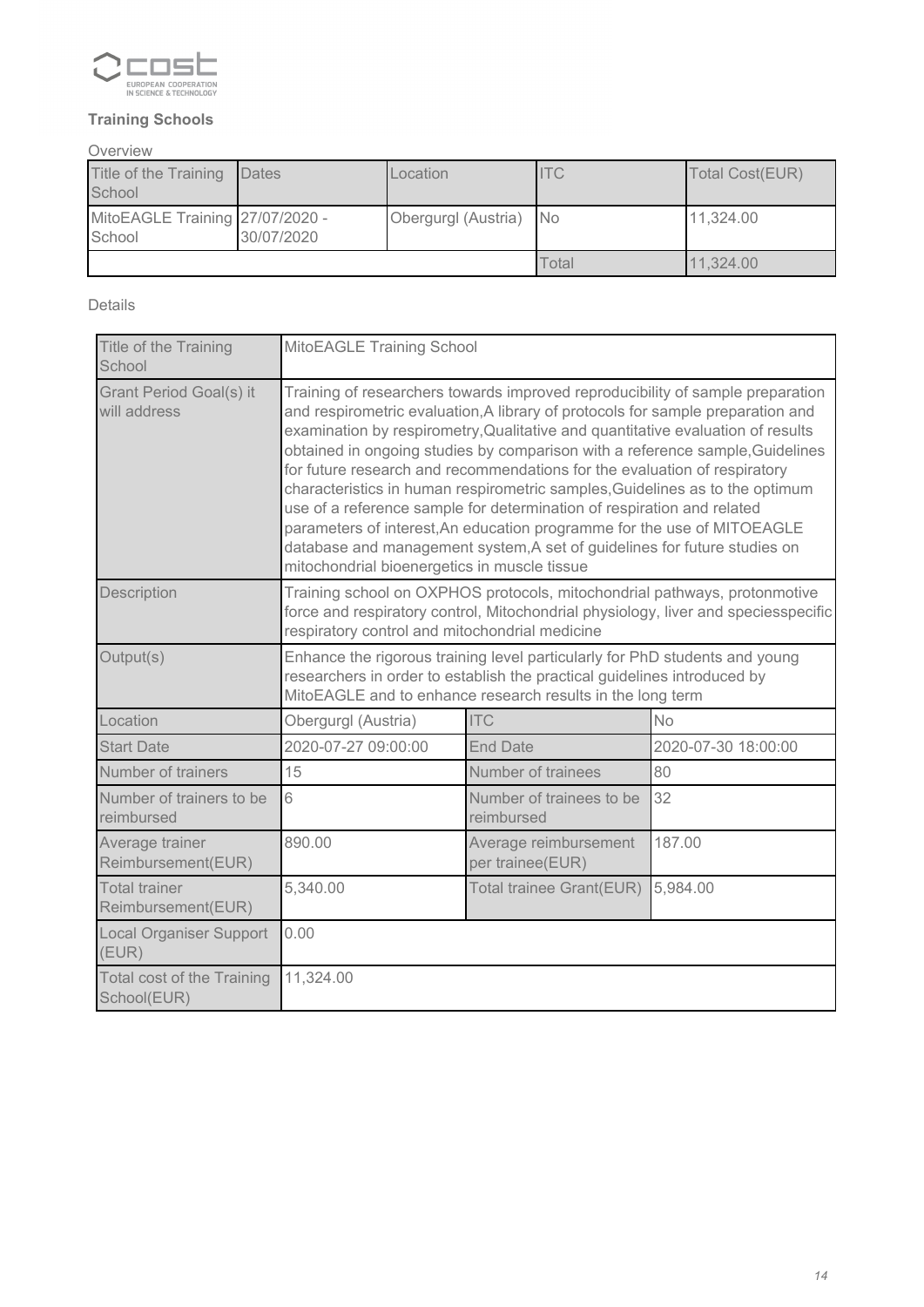

### *Short Term Scientific Missions (STSM)*

| Number                                  | Average cost per STSM(EUR)<br>Total cost(EUR)                                                                                                                                                                                                                                                                                                                                                                                                                                                                                                                                            |                                                                                                                                                                                                                                                                                                                                                                                                                                                                                                                                                                                                                                                                                                                                                                                                                                                                                                          |  |  |  |  |
|-----------------------------------------|------------------------------------------------------------------------------------------------------------------------------------------------------------------------------------------------------------------------------------------------------------------------------------------------------------------------------------------------------------------------------------------------------------------------------------------------------------------------------------------------------------------------------------------------------------------------------------------|----------------------------------------------------------------------------------------------------------------------------------------------------------------------------------------------------------------------------------------------------------------------------------------------------------------------------------------------------------------------------------------------------------------------------------------------------------------------------------------------------------------------------------------------------------------------------------------------------------------------------------------------------------------------------------------------------------------------------------------------------------------------------------------------------------------------------------------------------------------------------------------------------------|--|--|--|--|
| 5                                       | 1,500.00<br>7,500.00                                                                                                                                                                                                                                                                                                                                                                                                                                                                                                                                                                     |                                                                                                                                                                                                                                                                                                                                                                                                                                                                                                                                                                                                                                                                                                                                                                                                                                                                                                          |  |  |  |  |
| Grant Period Goal(s) it<br>will address | programme for the use of MITOEAGLE database and management system                                                                                                                                                                                                                                                                                                                                                                                                                                                                                                                        | Training of researchers towards improved reproducibility of sample preparation<br>and respirometric evaluation, Publication with a set of reference data, A<br>MitoEAGLE database on muscle tissue from humans and model organisms, Draft<br>of review manuscript, A joint publication documenting the results of the<br>MitoEAGLE-PT, Qualitative and quantitative evaluation of results obtained in<br>ongoing studies by comparison with a reference sample, A continuously updated<br>MITOEAGLE database for the use as reference data and guideline towards<br>application of optimized protocols, ultimately leading towards standardization., A<br>database on mt fitness evaluated with humans cells and tissues, An expanded<br>MITOEAGLE database, Guidelines as to the optimum use of a reference sample<br>for determination of respiration and related parameters of interest, An education |  |  |  |  |
| Description                             | <b>STSM</b>                                                                                                                                                                                                                                                                                                                                                                                                                                                                                                                                                                              |                                                                                                                                                                                                                                                                                                                                                                                                                                                                                                                                                                                                                                                                                                                                                                                                                                                                                                          |  |  |  |  |
| Output(s)                               | 1. Support individual mobility. 2. Specifical contributions to the scientific<br>objectives of MitoEAGLE. 3. Strengthen the MITOEAGLE network. 4. Foster<br>collaborations by allowing researchers participating in the COST Action<br>MitoEAGLE to visit an institution/organisation in another participating COST<br>Country; an approved Near Neighbour Country nstitution; an approved<br>International Partner Country institution. 5. Learn new techniques. 6. Gain<br>access to specific data, methods and instruments not available in the home<br>institutions / organisations. |                                                                                                                                                                                                                                                                                                                                                                                                                                                                                                                                                                                                                                                                                                                                                                                                                                                                                                          |  |  |  |  |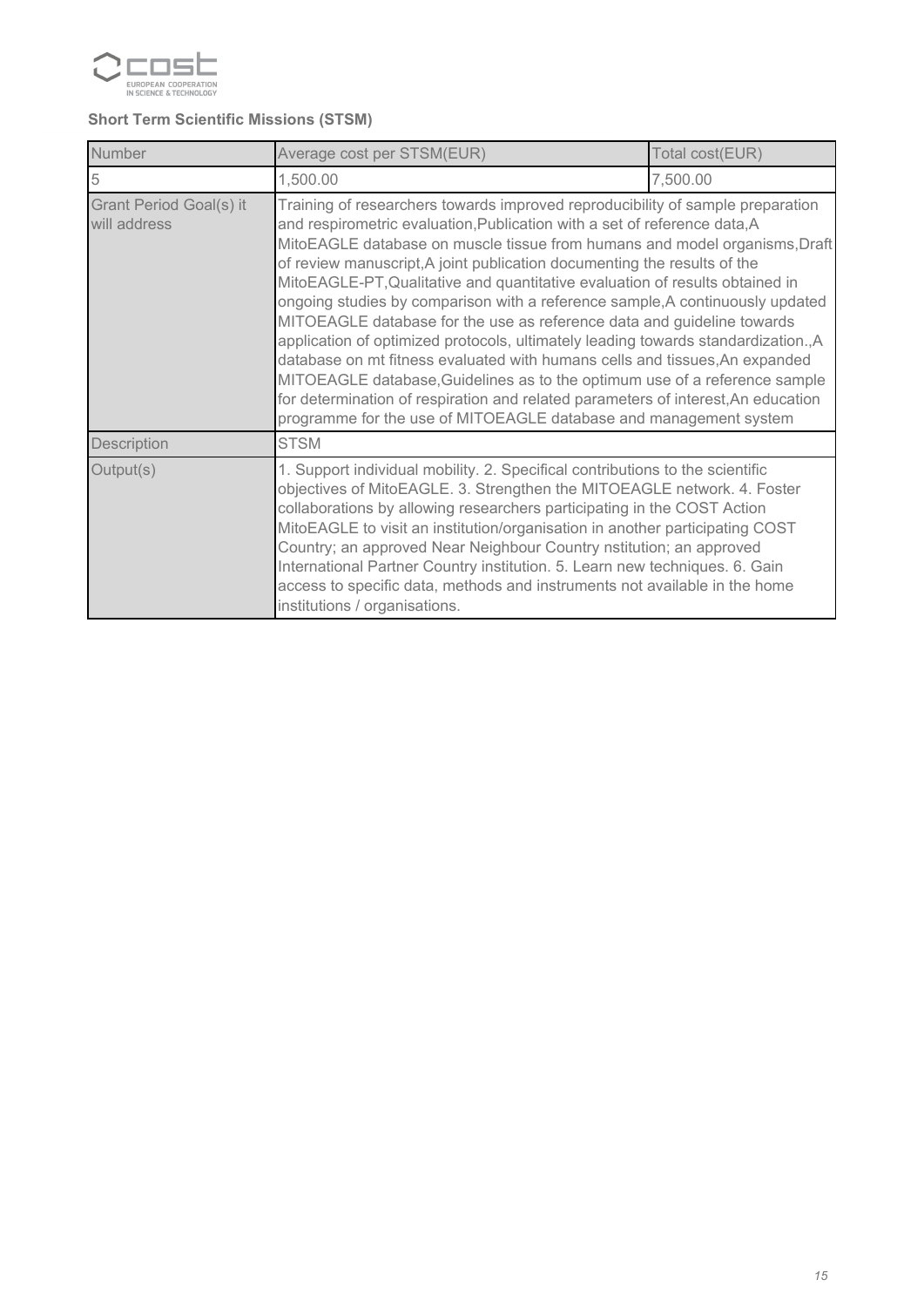

### *ITC Conference Grant*

| Number                                  | Average cost per Grant(EUR)<br>Total cost(EUR)                                                                                                                                                                   |          |  |  |  |
|-----------------------------------------|------------------------------------------------------------------------------------------------------------------------------------------------------------------------------------------------------------------|----------|--|--|--|
|                                         | 2,000.00                                                                                                                                                                                                         | 8,000.00 |  |  |  |
| Grant Period Goal(s) it<br>will address | Guidelines as to the optimum use of a reference sample for determination of<br>respiration and related parameters of interest, An education programme for the<br>use of MITOEAGLE database and management system |          |  |  |  |
| <b>Description</b>                      | <b>ITC Conference Grant</b>                                                                                                                                                                                      |          |  |  |  |
| Output(s)                               | 1. Support individual mobility. 2. Strengthen the MitoEAGLE network. 3. Foster<br>collaborations by allowing researchers participating in the COST Action<br>MitoEAGLE to participate in a conference            |          |  |  |  |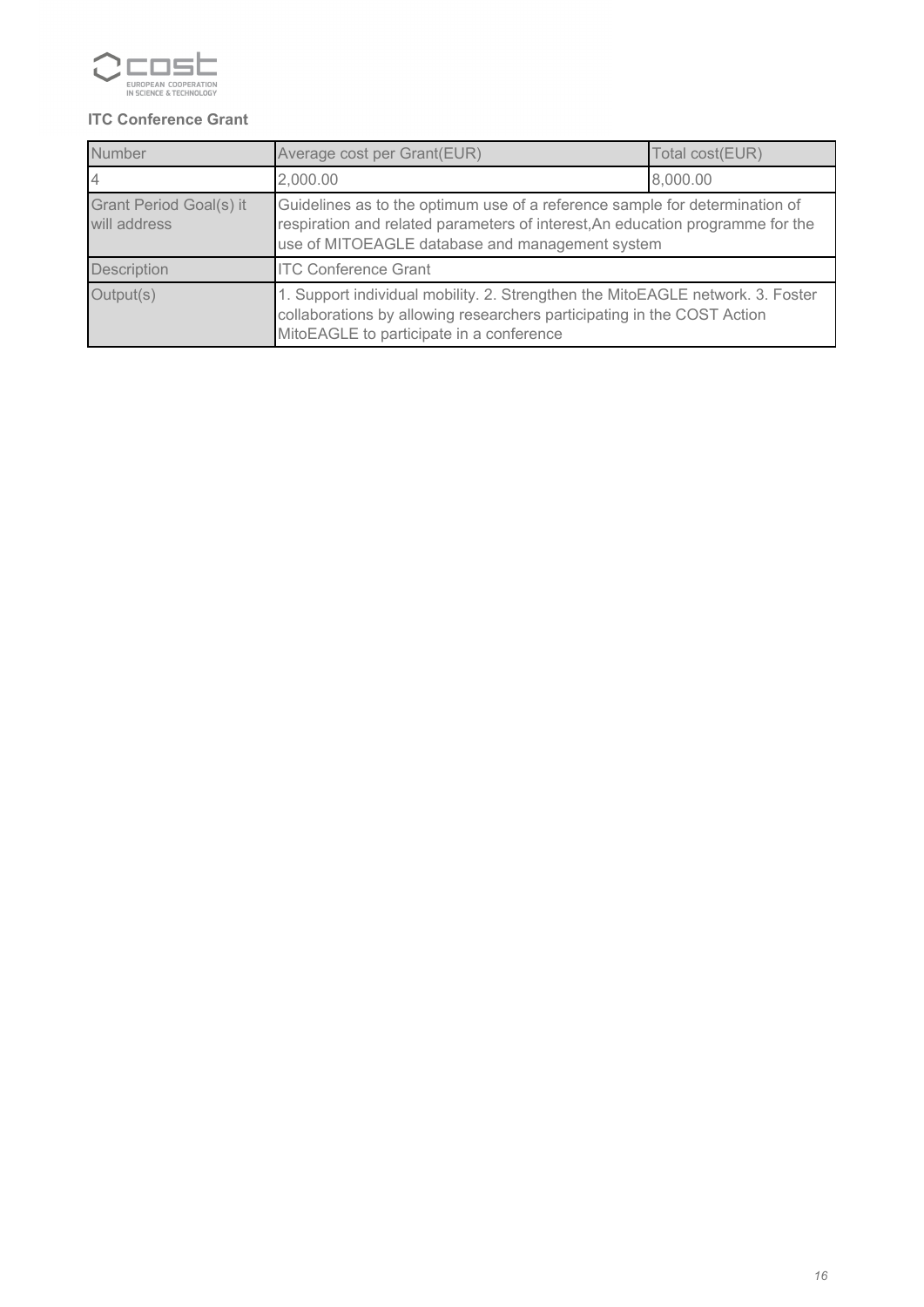

### *COST Action Dissemination*

| Title                                   |                                                                                                                                                                                                                                                                              | Type                           | Publisher/provider   | <b>Expected date</b><br>of Release | Cost(EUR) |
|-----------------------------------------|------------------------------------------------------------------------------------------------------------------------------------------------------------------------------------------------------------------------------------------------------------------------------|--------------------------------|----------------------|------------------------------------|-----------|
| <b>Dissemation Material</b>             |                                                                                                                                                                                                                                                                              | Leaflet $/$<br><b>Brochure</b> | <b>Steiger Druck</b> | 31/08/2020                         | 500.00    |
| Grant Period Goal(s) it<br>will address | Publication of paper on concepts and terminology: Dissemination of preprint<br>and journal submission of final manuscript, Dissemination of COST Action<br>MitoEAGLE, presenting results that were accomplished so far, goals and<br>impact of the Action on research career |                                |                      |                                    |           |
| <b>Description</b>                      | Dissemination material                                                                                                                                                                                                                                                       |                                |                      |                                    |           |
| Output(s)                               |                                                                                                                                                                                                                                                                              | <b>Dissemination material</b>  |                      |                                    |           |

| <b>Title</b>                            |                                                                                     | Type                           | Publisher/provider                                                                                                                                                                                                                                                                                                                                                                                                                                                                                                                                                                                                                                                                                                                                                                                                                                                                                                                                                                                                                                                                                                                                                                                                                                                 | <b>Expected date</b><br>of Release | Cost(EUR) |
|-----------------------------------------|-------------------------------------------------------------------------------------|--------------------------------|--------------------------------------------------------------------------------------------------------------------------------------------------------------------------------------------------------------------------------------------------------------------------------------------------------------------------------------------------------------------------------------------------------------------------------------------------------------------------------------------------------------------------------------------------------------------------------------------------------------------------------------------------------------------------------------------------------------------------------------------------------------------------------------------------------------------------------------------------------------------------------------------------------------------------------------------------------------------------------------------------------------------------------------------------------------------------------------------------------------------------------------------------------------------------------------------------------------------------------------------------------------------|------------------------------------|-----------|
| States and rates                        |                                                                                     | Printed<br>publication         | <b>Steiger Druck</b>                                                                                                                                                                                                                                                                                                                                                                                                                                                                                                                                                                                                                                                                                                                                                                                                                                                                                                                                                                                                                                                                                                                                                                                                                                               | 02/09/2020                         | 1,000.00  |
| Grant Period Goal(s) it<br>will address |                                                                                     | bioenergetics in muscle tissue | A multi-authored publication towards an unification of concepts and<br>nomenclature in mitochondrial physiology, SOPs for blood cell separation and<br>respirometric characterisation open for the research community, Publication with<br>a set of reference data, A joint publication documenting the results of the<br>MitoEAGLE-PT, Guidelines for future research and recommendations for the<br>evaluation of respiratory characteristics in human respirometric samples, A multi-<br>authored publication with recommendations of comparable standard protocols<br>and procedures, A continuously updated MITOEAGLE database for the use as<br>reference data and guideline towards application of optimized protocols,<br>ultimately leading towards standardization., An expanded MITOEAGLE<br>database, Guidelines as to the optimum use of a reference sample for<br>determination of respiration and related parameters of interest, An education<br>programme for the use of MITOEAGLE database and management<br>system, Publication of paper on concepts and terminology: Dissemination of<br>preprint and journal submission of final manuscript, The MitoEAGLE data<br>management system, A set of guidelines for future studies on mitochondrial |                                    |           |
| Description                             | Programme, dissemination material for MitoEAGLE Meetings and various<br>conferences |                                |                                                                                                                                                                                                                                                                                                                                                                                                                                                                                                                                                                                                                                                                                                                                                                                                                                                                                                                                                                                                                                                                                                                                                                                                                                                                    |                                    |           |
| Output(s)                               | conferences                                                                         |                                | Programme, dissemination material for MitoEAGLE Meetings and various                                                                                                                                                                                                                                                                                                                                                                                                                                                                                                                                                                                                                                                                                                                                                                                                                                                                                                                                                                                                                                                                                                                                                                                               |                                    |           |

| <b>Title</b>                            |                                                                                                                                                                                                                                                                              | Type                         | Publisher/provider                                                   | <b>Expected date</b><br>of Release | Cost(EUR) |
|-----------------------------------------|------------------------------------------------------------------------------------------------------------------------------------------------------------------------------------------------------------------------------------------------------------------------------|------------------------------|----------------------------------------------------------------------|------------------------------------|-----------|
| <b>Dissemation Material</b>             |                                                                                                                                                                                                                                                                              | Leaflet /<br><b>Brochure</b> | Steiger Druck or<br><b>Studia</b>                                    | 31/07/2020                         | 1,000.00  |
| Grant Period Goal(s) it<br>will address | Publication of paper on concepts and terminology: Dissemination of preprint<br>and journal submission of final manuscript, Dissemination of COST Action<br>MitoEAGLE, presenting results that were accomplished so far, goals and<br>impact of the Action on research career |                              |                                                                      |                                    |           |
| Description                             | Programme, dissemination material for MitoEAGLE Meetings and various<br>conferences                                                                                                                                                                                          |                              |                                                                      |                                    |           |
| Output(s)                               | conferences                                                                                                                                                                                                                                                                  |                              | Programme, dissemination material for MitoEAGLE Meetings and various |                                    |           |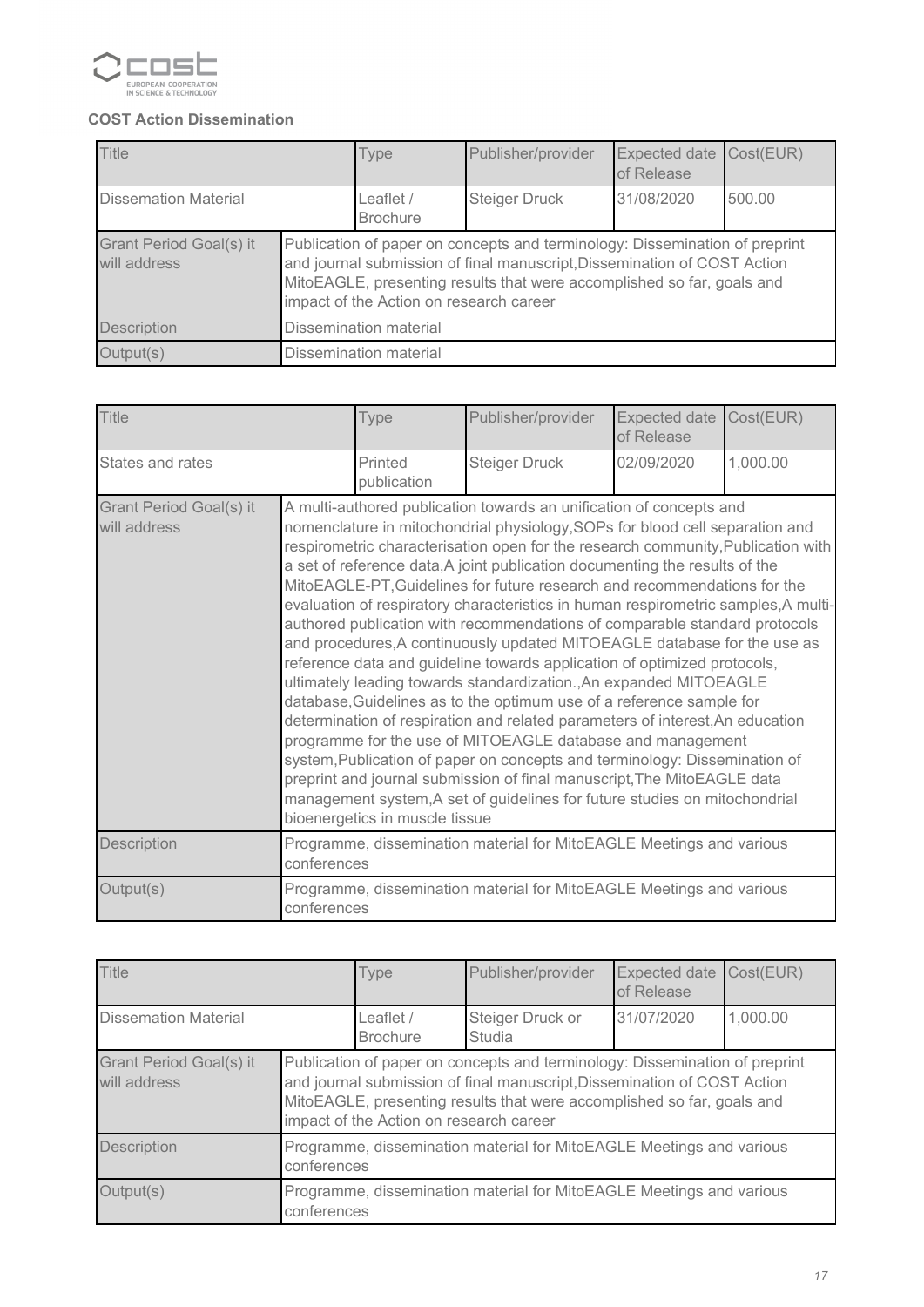

| <b>Title</b>                                     |                                                                                                                                                | Type                        | Publisher/provider | Expected date Cost(EUR)<br>of Release |        |
|--------------------------------------------------|------------------------------------------------------------------------------------------------------------------------------------------------|-----------------------------|--------------------|---------------------------------------|--------|
| Website Dissemination and other<br>website costs |                                                                                                                                                | <b>Action Website BCOMM</b> |                    | 09/09/2020                            | 300.00 |
| Grant Period Goal(s) it<br>will address          | Dissemination of COST Action MitoEAGLE, presenting results that were<br>accomplished so far, goals and impact of the Action on research career |                             |                    |                                       |        |
| <b>Description</b>                               | Dissemination on website                                                                                                                       |                             |                    |                                       |        |
| Output(s)                                        | Dissemination on website                                                                                                                       |                             |                    |                                       |        |

| $\top$<br><sup>-</sup> otal<br><b>Disseminations</b> | .00<br>.800 |
|------------------------------------------------------|-------------|